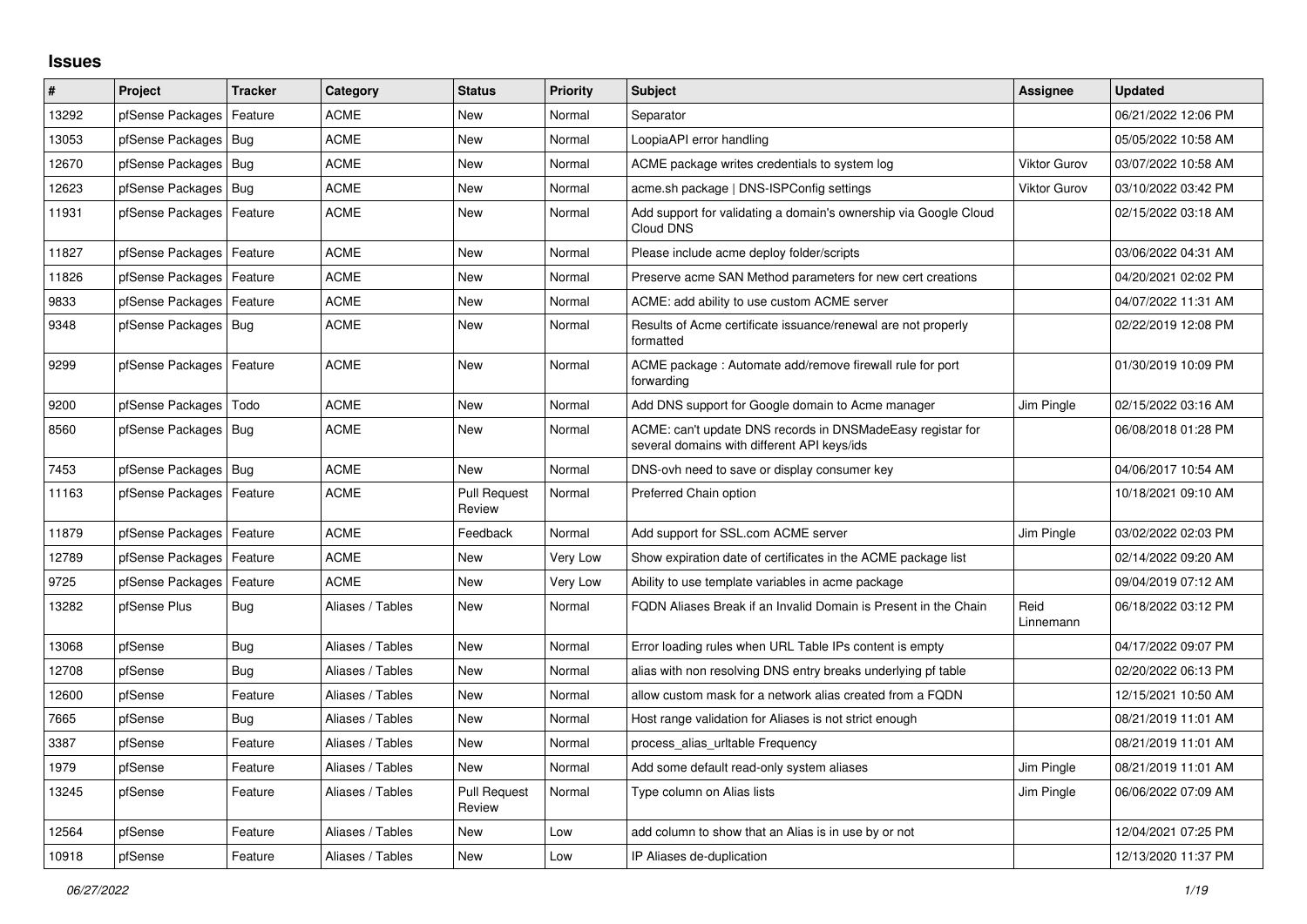| ∦     | Project                | <b>Tracker</b> | Category         | <b>Status</b> | <b>Priority</b> | <b>Subject</b>                                                                                                | <b>Assignee</b>       | <b>Updated</b>      |
|-------|------------------------|----------------|------------------|---------------|-----------------|---------------------------------------------------------------------------------------------------------------|-----------------------|---------------------|
| 4195  | pfSense                | Feature        | Aliases / Tables | New           | Low             | Aliases: sections                                                                                             |                       | 08/21/2019 11:01 AM |
| 9296  | pfSense                | Bug            | Aliases / Tables | Confirmed     | Low             | Alias content is sometimes incomplete when mixing FQDN and IP<br>address                                      | Reid<br>Linnemann     | 06/18/2022 03:12 PM |
| 10290 | pfSense                | Feature        | Aliases / Tables | <b>New</b>    | Very Low        | Firewall Aliases Add button on top of list                                                                    |                       | 07/10/2021 01:03 PM |
| 5735  | pfSense                | Feature        | Aliases / Tables | New           | Very Low        | Automaticaly add DHCP leases to alias list or make it readable in<br>selected fields                          |                       | 08/21/2019 11:01 AM |
| 11898 | pfSense Packages   Bug |                | apcupsd          | New           | Normal          | PHP error from apcupsd dashboard widget                                                                       |                       | 05/07/2021 09:12 AM |
| 11375 | pfSense Packages       | Bug            | apcupsd          | New           | Normal          | UPS Type <blank> for USB APC</blank>                                                                          |                       | 02/26/2021 11:10 AM |
| 10845 | pfSense Packages   Bug |                | apcupsd          | New           | Normal          | apcupsd doesn't stop when not enabled                                                                         |                       | 08/24/2020 10:16 AM |
| 12812 | pfSense Packages       | Feature        | arpwatch         | New           | Normal          | Would it be helpful if the FreeBSD net-mgmt/arpwatch port had an<br>option to use mail/dma for mail delivery? |                       | 02/16/2022 06:09 PM |
| 12101 | pfSense Packages   Bug |                | arpwatch         | Assigned      | Normal          | ArpWatch Suppression Mac for "flip-flop" not suppressing                                                      | <b>Viktor Gurov</b>   | 10/09/2021 07:19 PM |
| 8454  | pfSense Packages       | Bug            | arpwatch         | New           | Very Low        | Arpwatch package break email notifications from other sources                                                 |                       | 06/23/2022 07:49 PM |
| 13260 | pfSense                | Feature        | Authentication   | New           | Normal          | Add support for OpenVPN static-challenge                                                                      |                       | 06/09/2022 02:04 PM |
| 12726 | pfSense                | Bug            | Authentication   | New           | Normal          | LDAP select container button auto populate                                                                    |                       | 01/25/2022 01:48 PM |
| 12715 | pfSense                | Bug            | Authentication   | New           | Normal          | Long system startup time when LDAP is configured and unavailable<br>during startup.                           | Christian<br>McDonald | 01/24/2022 05:50 AM |
| 12546 | pfSense Plus           | Feature        | Authentication   | New           | Normal          | Add 2FA Support to pfSense Plus Local Database Authentication                                                 |                       | 06/25/2022 05:30 PM |
| 12519 | pfSense                | <b>Bug</b>     | Authentication   | New           | Normal          | Fail authentication using special character in password via the LDAP<br>connector                             |                       | 11/12/2021 07:39 AM |
| 12458 | pfSense                | Feature        | Authentication   | New           | Normal          | Use "unixHomeDirectory" instead of "homeDirectory" when LDAP<br>authentication server is Active Directory     |                       | 10/15/2021 08:18 AM |
| 12283 | pfSense                | Bug            | Authentication   | New           | Normal          | LDAP/RADIUS authentication servers configuration does not allow<br>source IP address to be specified          |                       | 08/20/2021 01:15 AM |
| 12095 | pfSense                | Bug            | Authentication   | New           | Normal          | Memory leak in pcscd                                                                                          |                       | 06/01/2022 01:01 PM |
| 12091 | pfSense                | Feature        | Authentication   | New           | Normal          | RFE: Add support for sssd authentication                                                                      |                       | 12/10/2021 04:55 PM |
| 11920 | pfSense Plus           | Feature        | Authentication   | New           | Normal          | SAML Authentication for pfSense (VPN and webConfigurator)                                                     |                       | 05/14/2021 12:56 AM |
| 11626 | pfSense Plus           | Bug            | Authentication   | New           | Normal          | Google LDAP connection failed due to lack of SNI for TLS 1.3                                                  | Luiz Souza            | 06/25/2022 05:34 PM |
| 10843 | pfSense                | Feature        | Authentication   | New           | Normal          | Allow user manager settings to specify multiple authentication<br>servers                                     |                       | 01/13/2022 07:22 AM |
| 10765 | pfSense                | <b>Bug</b>     | Authentication   | New           | Normal          | Ampersands in Idap_extended_query are escaped twice                                                           |                       | 09/02/2020 07:55 AM |
| 9937  | pfSense                | Feature        | Authentication   | New           | Normal          | OpenVPN Login User Privilege                                                                                  |                       | 11/29/2019 08:46 AM |
| 9288  | pfSense                | Feature        | Authentication   | New           | Normal          | SSHGuard add pfSense signature in standard                                                                    |                       | 08/14/2019 01:19 PM |
| 9222  | pfSense                | Feature        | Authentication   | New           | Normal          | Add sshguard log when release an IP                                                                           |                       | 08/14/2019 01:00 PM |
| 9165  | pfSense                | Feature        | Authentication   | New           | Normal          | only IPs can be added to sshguard whitelist                                                                   |                       | 04/21/2022 12:39 PM |
| 8087  | pfSense                | Bug            | Authentication   | New           | Normal          | Provide Calling-Station-ID to RADIUS backed VPN connections                                                   |                       | 06/06/2020 05:36 AM |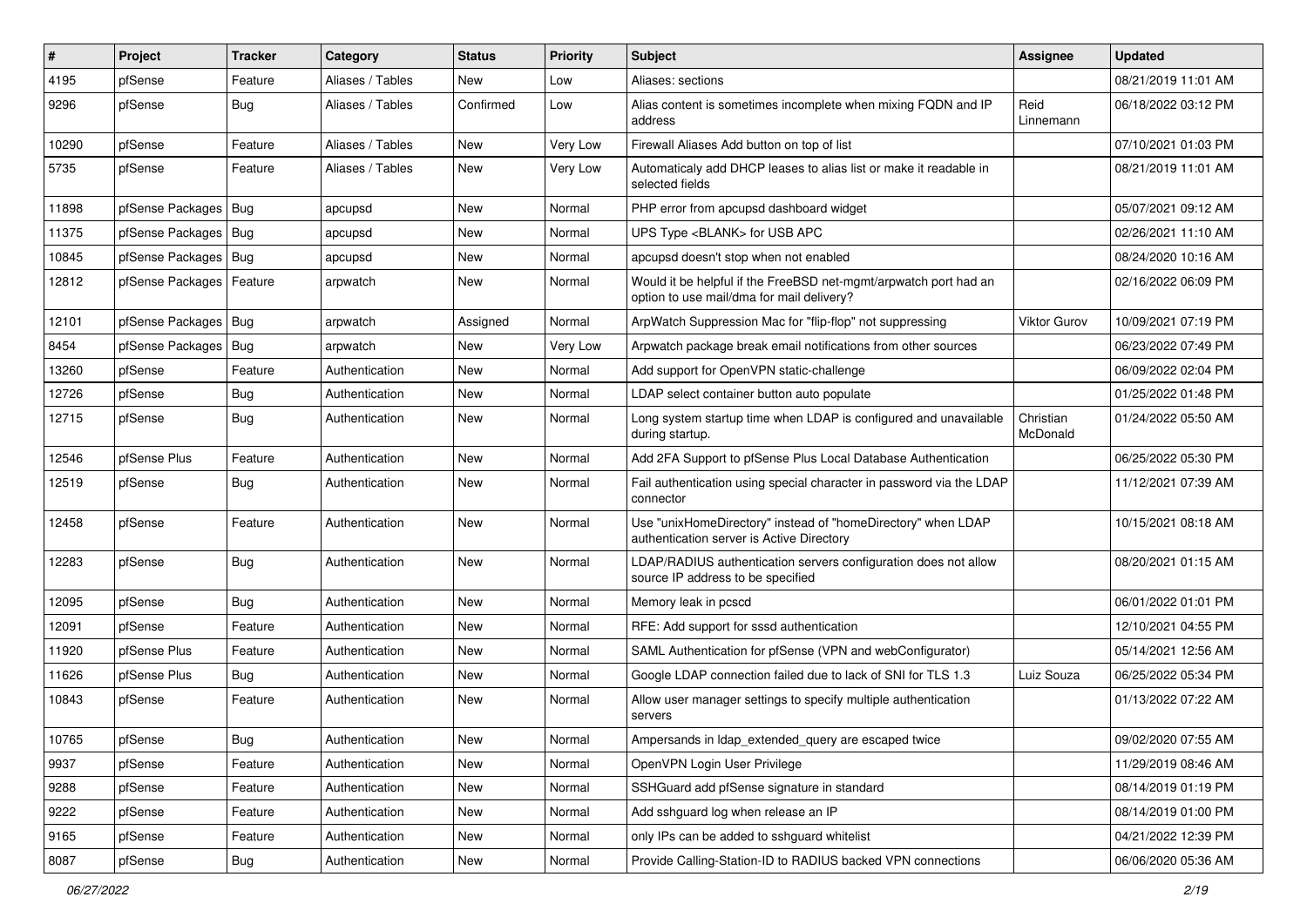| #     | Project                | <b>Tracker</b> | Category         | <b>Status</b>                 | <b>Priority</b> | <b>Subject</b>                                                                                                                      | Assignee            | <b>Updated</b>      |
|-------|------------------------|----------------|------------------|-------------------------------|-----------------|-------------------------------------------------------------------------------------------------------------------------------------|---------------------|---------------------|
| 6742  | pfSense                | Feature        | Authentication   | New                           | Normal          | OAuth2 authentication for OpenVPN (and for FreeRadius)                                                                              | Jim Thompson        | 10/19/2020 09:19 AM |
| 5825  | pfSense                | Feature        | Authentication   | New                           | Normal          | Allow EAP-RADIUS for authentication servers                                                                                         |                     | 08/21/2019 10:32 AM |
| 5652  | pfSense                | <b>Bug</b>     | Authentication   | New                           | Normal          | Radius IETF Class Group Assignment - Incorrect Standard                                                                             |                     | 08/13/2019 01:39 PM |
| 4242  | pfSense                | Feature        | Authentication   | <b>New</b>                    | Normal          | Two Factor or OTP Authentication for Admin Interface                                                                                |                     | 01/04/2022 12:07 PM |
| 4098  | pfSense                | Feature        | Authentication   | <b>New</b>                    | Normal          | Add option to force a password change on login                                                                                      |                     | 08/21/2019 10:31 AM |
| 13093 | pfSense                | <b>Bug</b>     | Authentication   | In Progress                   | Normal          | LDAP authentication fails with extended query and RFC2307 group<br>lookups enabled                                                  | Chris Linstruth     | 05/31/2022 07:20 AM |
| 12225 | pfSense                | <b>Bug</b>     | Authentication   | <b>Pull Request</b><br>Review | Normal          | Group membership field is not needed for remote groups                                                                              | Viktor Gurov        | 05/17/2022 02:21 PM |
| 12863 | pfSense                | Feature        | Authentication   | New                           | Very Low        | dynamically tune sha512crypt rounds                                                                                                 | Jim Pingle          | 03/19/2022 12:53 PM |
| 10352 | pfSense                | <b>Bug</b>     | Authentication   | New                           | Very Low        | RADIUS authentication fails with MSCHAPv1 or MSCHAPv2 when<br>passwords contain international characters                            |                     | 06/20/2022 04:04 PM |
| 8775  | pfSense                | Feature        | Authentication   | <b>New</b>                    | Very Low        | Use SRV record for LDAP Authentication                                                                                              |                     | 05/06/2020 07:49 AM |
| 8694  | pfSense                | Feature        | Authentication   | New                           | Very Low        | Client CA Auth for PFSense WebGui                                                                                                   |                     | 08/21/2019 09:25 AM |
| 11266 | pfSense Packages       | Feature        | AutoConfigBackup | New                           | Very Low        | Give an option to list restore point in "reverse" order/latest at the top.                                                          |                     | 01/19/2021 06:58 PM |
| 12767 | pfSense Packages       | Bug            | Avahi            | New                           | Normal          | `Package radavahi-daemon does does not exist in current pfSense<br>version and it has been removed"" message on pfSense 2.7 restore |                     | 02/07/2022 11:28 AM |
| 12329 | pfSense Packages       | Feature        | Avahi            | <b>New</b>                    | Normal          | Add optional floating firewall rules for IPv4 and IPv6                                                                              |                     | 02/09/2022 04:43 PM |
| 13039 | pfSense Packages       | Feature        | AWS VPC          | New                           | Normal          | Handle transit gateway VPNs in the AWS VPN wizard                                                                                   |                     | 04/11/2022 07:31 AM |
| 9497  | pfSense Packages       | Bug            | AWS VPC          | New                           | Normal          | AWS VPN Wizard: WebGUI times out.                                                                                                   |                     | 11/13/2019 10:07 AM |
| 9495  | pfSense Packages   Bug |                | AWS VPC          | <b>New</b>                    | Normal          | AWS VPC VPN wizard produces incorrect config (SHA256 should<br>be SHA1)                                                             |                     | 08/19/2019 02:45 PM |
| 11098 | pfSense Packages   Bug |                | Backup           | Feedback                      | Normal          | Backup Files and Directories plugin crashes firewall if /root specified<br>as backup location                                       | <b>Viktor Gurov</b> | 12/23/2021 10:45 AM |
| 10900 | pfSense Packages   Bug |                | Backup           | Feedback                      | Normal          | /packages/backup/backup.php?a=download&t=backup HTTP 504,<br>or Sends PHP Error Message as ASCII/Text file Named<br>pfsense.bak.tgz |                     | 04/05/2022 01:51 AM |
| 12774 | pfSense                | Bug            | Backup / Restore | New                           | Normal          | Picture widget image is not saved in backup                                                                                         |                     | 04/04/2022 04:48 AM |
| 12553 | pfSense                | Feature        | Backup / Restore | <b>New</b>                    | Normal          | Auto Config Backup: Allow selecting multiple backups for deletion                                                                   |                     | 02/22/2022 04:27 AM |
| 12249 | pfSense                | <b>Bug</b>     | Backup / Restore | New                           | Normal          | HAProxy causing failed ACB backups                                                                                                  |                     | 11/15/2021 11:58 PM |
| 11110 | pfSense                | <b>Bug</b>     | Backup / Restore | New                           | Normal          | Backup file should be checked before restoring a specific area                                                                      |                     | 12/05/2020 02:50 PM |
| 9775  | pfSense                | Feature        | Backup / Restore | New                           | Normal          | AutoConfigBackup - Rolling per day/hour cap on changes, retention<br>policy                                                         |                     | 09/20/2019 09:19 AM |
| 8076  | pfSense                | <b>Bug</b>     | Backup / Restore | New                           | Normal          | User can easily apply an unusable interface configuration after<br>restore                                                          |                     | 08/14/2019 10:52 AM |
| 7757  | pfSense                | Bug            | Backup / Restore | New                           | Normal          | Auto Config Backup fails to upload unless Default Gateway is up                                                                     |                     | 08/16/2019 12:47 PM |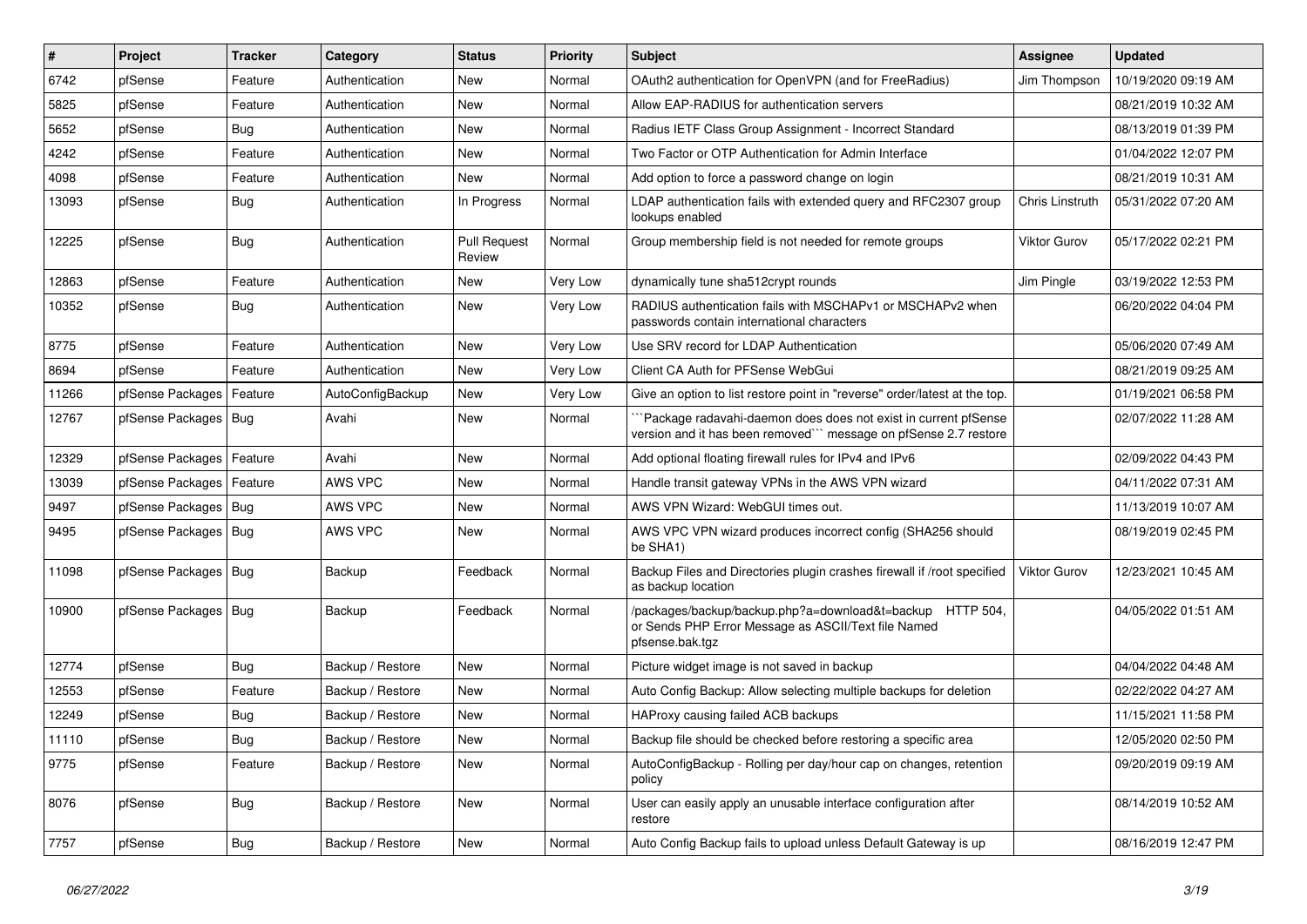| $\vert$ # | Project                    | <b>Tracker</b>     | Category         | <b>Status</b> | <b>Priority</b> | Subject                                                                                                  | Assignee              | <b>Updated</b>      |
|-----------|----------------------------|--------------------|------------------|---------------|-----------------|----------------------------------------------------------------------------------------------------------|-----------------------|---------------------|
| 4681      | pfSense                    | Feature            | Backup / Restore | New           | Normal          | AutoConfigBackup make a way to easily download a saved backup                                            |                       | 08/16/2019 12:46 PM |
| 3697      | pfSense                    | Feature            | Backup / Restore | New           | Normal          | New backup/restore area: Certificates                                                                    |                       | 03/11/2017 11:30 AM |
| 3696      | pfSense                    | Feature            | Backup / Restore | New           | Normal          | Multiple items backup/restore                                                                            |                       | 06/06/2014 02:33 PM |
| 1367      | pfSense                    | Feature            | Backup / Restore | <b>New</b>    | Normal          | Input validation on partial config restores                                                              |                       | 03/21/2011 01:16 AM |
| 286       | pfSense                    | Feature            | Backup / Restore | New           | Normal          | Backup/restore users individually                                                                        |                       | 01/09/2021 03:48 PM |
| 13205     | pfSense Docs               | <b>New Content</b> | Backup / Restore | Feedback      | Normal          | <b>ZFS Boot Environment documentation</b>                                                                | Christian<br>McDonald | 05/31/2022 10:55 AM |
| 13289     | pfSense                    | <b>Bug</b>         | Backup / Restore | <b>New</b>    | Low             | Attempting to restore a 0 byte "config.xml" prints an error that the<br>file cannot be read              |                       | 06/20/2022 10:46 AM |
| 7688      | pfSense                    | Feature            | Backup / Restore | <b>New</b>    | Low             | AutoConfigBackup - Info Icon - username only                                                             |                       | 10/22/2017 10:46 AM |
| 6608      | pfSense                    | Feature            | Backup / Restore | New           | Low             | backup and restore dhcp                                                                                  |                       | 07/13/2016 04:09 PM |
| 1738      | pfSense                    | <b>Bug</b>         | Backup / Restore | <b>New</b>    | Very Low        | Restore fails when username in backup is not matching                                                    |                       | 12/11/2021 07:51 PM |
| 11563     | pfSense Packages           | Bug                | <b>BIND</b>      | New           | High            | BIND GUI writes TXT records > 255 characters                                                             |                       | 02/27/2021 07:11 AM |
| 10760     | pfSense Packages           | Bug                | <b>BIND</b>      | <b>New</b>    | High            | pfSense BIND 9.14.12 server terminates due to assertion failure                                          |                       | 07/11/2020 04:53 PM |
| 11634     | pfSense Packages           | Regression         | <b>BIND</b>      | New           | Normal          | bind hangs when pfsense is reconnecting as an openypn client to a<br>TUN openvpn server                  |                       | 03/14/2021 07:23 AM |
| 10693     | pfSense Packages           | Bug                | <b>BIND</b>      | New           | Normal          | pfSense Bind Zone Editor UI does not update zone serial number<br>when a change is made                  |                       | 09/01/2021 12:51 AM |
| 8199      | pfSense Packages           | Feature            | <b>BIND</b>      | New           | Normal          | Support reordering and/or sort alphabetically across BIND package                                        |                       | 12/12/2017 02:05 AM |
| 8197      | pfSense Packages           | Bug                | <b>BIND</b>      | New           | Normal          | BIND UI fails to properly update zone with inline DNSSEC signing<br>enabled                              |                       | 02/18/2019 05:23 PM |
| 8146      | pfSense Packages           | Feature            | <b>BIND</b>      | <b>New</b>    | Normal          | Zone Domain Records more powerfull for BIND Zones                                                        |                       | 08/13/2019 09:39 AM |
| 13114     | pfSense Packages           | Bug                | <b>BIND</b>      | Feedback      | Normal          | BIND calls rndc in rc stop when named is not running                                                     | <b>Stuart Wyatt</b>   | 05/04/2022 12:41 PM |
| 13002     | pfSense Packages           | Regression         | <b>BIND</b>      | Feedback      | Normal          | BIND 9.16_13 could not find existing DNSSEC keys at<br>/cf/named/etc/namedb/keys due to directory change | Viktor Gurov          | 03/31/2022 12:14 PM |
| 12869     | pfSense Packages           | Bug                | <b>BIND</b>      | Feedback      | Normal          | Bind DNS Package AAAA filtering Broken on new ZFS Installs                                               | <b>Viktor Gurov</b>   | 03/09/2022 12:38 PM |
| 10445     | pfSense Packages           | Bug                | <b>BIND</b>      | Feedback      | Normal          | BIND crashed when added RPZ. rpz is not a master or slave zone.                                          |                       | 04/21/2022 12:40 PM |
| 10330     | pfSense Packages           | Bug                | <b>BIND</b>      | Feedback      | Normal          | BIND zone configuration displays wrong DS resource record with<br>inline DNSSEC signing enabled          |                       | 04/21/2022 12:40 PM |
| 9916      | pfSense Packages   Feature |                    | <b>BIND</b>      | Feedback      | Normal          | Check allow-transfer in custom option when the zone is slave                                             |                       | 04/21/2022 12:40 PM |
| 11074     | pfSense Packages   Bug     |                    | <b>BIND</b>      | New           | Low             | bind Zone Settings Zones, Save button opens "Confirmation<br>required to save changes"                   |                       | 11/16/2020 11:08 AM |
| 11343     | pfSense Packages           | Bug                | <b>BIND</b>      | Feedback      | Low             | Invalid link to pfSense-pkg-bind changelog                                                               | Viktor Gurov          | 04/05/2022 08:12 AM |
| 12782     | pfSense                    | Todo               | Build / Release  | New           | Normal          | Disable compatibility flag                                                                               | <b>Brad Davis</b>     | 05/17/2022 02:33 PM |
| 4472      | pfSense                    | Feature            | Build / Release  | New           | Normal          | Cryptographically sign every (sub-)release                                                               |                       | 08/13/2019 12:53 PM |
| 12730     | pfSense                    | Bug                | Captive Portal   | New           | Normal          | RADIUS accounting does not work if WAN is down                                                           |                       | 01/26/2022 05:13 AM |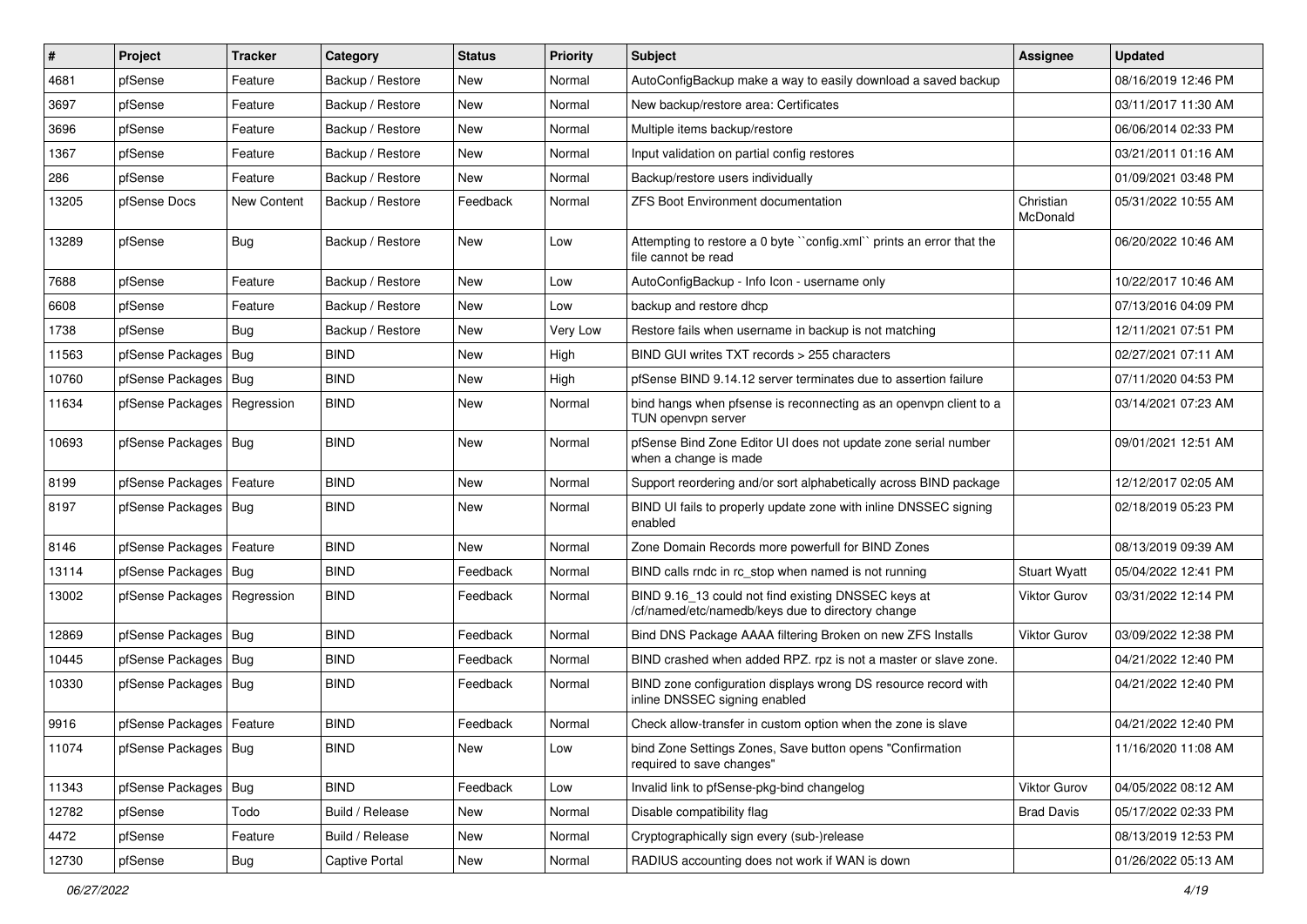| #     | Project      | <b>Tracker</b> | Category              | <b>Status</b> | <b>Priority</b> | Subject                                                                                                                 | <b>Assignee</b>      | <b>Updated</b>      |
|-------|--------------|----------------|-----------------------|---------------|-----------------|-------------------------------------------------------------------------------------------------------------------------|----------------------|---------------------|
| 12648 | pfSense      | <b>Bug</b>     | Captive Portal        | New           | Normal          | Undocumented variables 'listenporthttp' and 'listenporthttps'                                                           |                      | 12/28/2021 10:44 AM |
| 12467 | pfSense      | <b>Bug</b>     | <b>Captive Portal</b> | New           | Normal          | CP error on client disconnect after reboot                                                                              |                      | 10/17/2021 05:35 AM |
| 12357 | pfSense      | Bug            | Captive Portal        | New           | Normal          | Captive Portal popup Logout button loads full login page in popup<br>when clicked                                       |                      | 10/27/2021 12:10 PM |
| 11379 | pfSense      | Feature        | Captive Portal        | New           | Normal          | <b>Template Roll Printer</b>                                                                                            |                      | 02/07/2021 05:26 AM |
| 11189 | pfSense      | Feature        | Captive Portal        | New           | Normal          | Captive Portal - Tarpit option                                                                                          |                      | 12/23/2020 06:44 PM |
| 9627  | pfSense      | Feature        | <b>Captive Portal</b> | New           | Normal          | Captive Portal only shows authenticated users                                                                           |                      | 08/14/2019 02:48 PM |
| 7971  | pfSense      | Feature        | Captive Portal        | <b>New</b>    | Normal          | Allow import, export and synchronization of MACs under Captive<br>Portal service                                        |                      | 10/19/2017 04:56 AM |
| 6956  | pfSense      | Feature        | <b>Captive Portal</b> | New           | Normal          | Allow more control over concurrent logins                                                                               |                      | 11/23/2016 12:01 PM |
| 3377  | pfSense      | Feature        | Captive Portal        | New           | Normal          | OAuth2 authentication in captive portal                                                                                 | Jim Thompson         | 10/19/2020 09:13 AM |
| 3053  | pfSense      | Feature        | Captive Portal        | New           | Normal          | Automatically add DHCP static addresses to CP passthru-mac                                                              |                      | 06/21/2013 11:54 AM |
| 2963  | pfSense      | Feature        | Captive Portal        | New           | Normal          | Captive Portal MAC authentication request                                                                               |                      | 08/22/2017 09:09 PM |
| 2573  | pfSense      | Feature        | Captive Portal        | New           | Normal          | Captive Portal support of RADIUS POD (Packet of Disconnect)                                                             |                      | 10/17/2016 03:14 AM |
| 2025  | pfSense      | Feature        | <b>Captive Portal</b> | New           | Normal          | Captive Portal: Easy accessible Logout page instead of Logout<br>pop-up window                                          |                      | 02/06/2016 04:59 AM |
| 1924  | pfSense      | Feature        | Captive Portal        | New           | Normal          | Ability of CP's allowed IP addresses to use aliases                                                                     |                      | 07/26/2018 04:28 AM |
| 1831  | pfSense      | Feature        | Captive Portal        | New           | Normal          | Captive portal IPv6 support                                                                                             | Reid<br>Linnemann    | 05/25/2022 07:57 AM |
| 1675  | pfSense      | <b>Bug</b>     | <b>Captive Portal</b> | New           | Normal          | Captive portal logout problems with pop-up blockers.                                                                    | <b>Jared Dillard</b> | 03/28/2016 01:37 PM |
| 385   | pfSense      | Feature        | Captive Portal        | <b>New</b>    | Normal          | Reverse captive portal                                                                                                  |                      | 08/13/2019 12:23 PM |
| 13226 | pfSense      | <b>Bug</b>     | Captive Portal        | Confirmed     | Normal          | Captive Portal doesn't disconnect established OpenVPN link                                                              | Reid<br>Linnemann    | 05/30/2022 10:38 AM |
| 13215 | pfSense      | Bug            | Captive Portal        | Assigned      | Normal          | Allowed MAC/IP/Hostname traffic counts for authorized users                                                             | Reid<br>Linnemann    | 05/31/2022 05:31 PM |
| 13290 | pfSense      | Regression     | Captive Portal        | Feedback      | Normal          | My PfSense version 2.7 is returning the error "dummynet bad switch<br>21" every time I activate my Captive Portals (7). |                      | 06/20/2022 06:01 PM |
| 13229 | pfSense Docs | Todo           | Captive Portal        | Feedback      | Normal          | Update documentation for IPFW to PF transition for Limiters and<br>Captive Portal                                       | Jim Pingle           | 05/27/2022 03:04 PM |
| 9970  | pfSense      | Feature        | Captive Portal        | New           | Low             | Captive Portal and SAML2 Integration                                                                                    | Mauro Braggio        | 10/12/2020 07:39 AM |
| 4724  | pfSense      | Feature        | Captive Portal        | New           | LOW             | Captive Portal Status Add Client Hostname                                                                               |                      | 05/22/2015 08:38 AM |
| 2545  | pfSense      | Feature        | Captive Portal        | New           | Low             | CaptivePortal: Custom "Re-authenticate every x minutes"                                                                 |                      | 07/08/2012 05:21 PM |
| 5658  | pfSense      | <b>Bug</b>     | Captive Portal        | Confirmed     | Low             | Files with the same name cannot be uploaded to multiple captive<br>portal zones                                         |                      | 12/18/2015 07:19 PM |
| 13220 | pfSense      | Feature        | Captive Portal        | New           | Very Low        | Voucher per-roll bandwidth restrictions and traffic quotas                                                              |                      | 05/26/2022 08:16 AM |
| 13219 | pfSense      | Feature        | Captive Portal        | New           | Very Low        | Enable/Disable single voucher roll                                                                                      |                      | 05/26/2022 08:14 AM |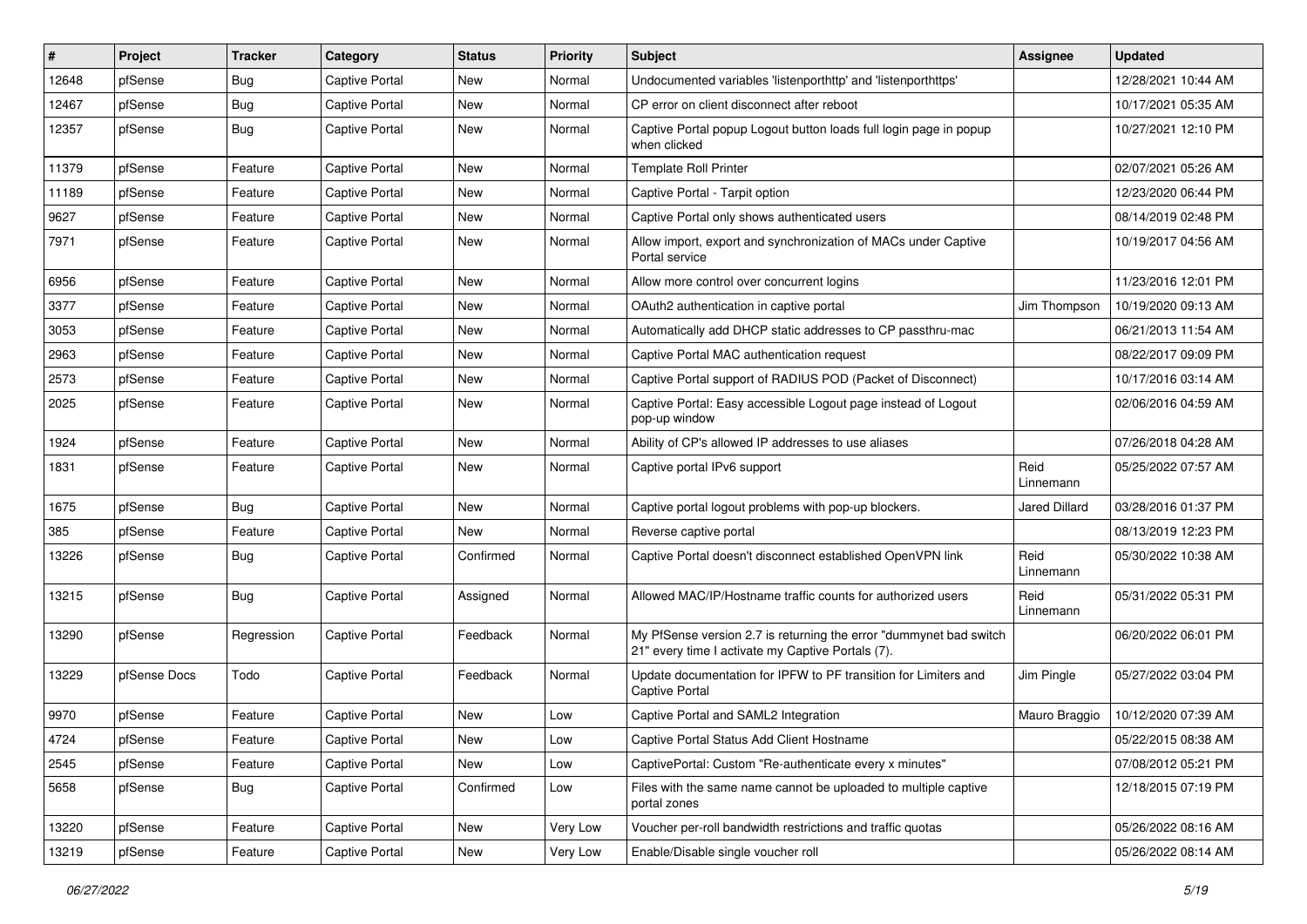| #     | Project          | <b>Tracker</b> | Category                 | <b>Status</b>                 | <b>Priority</b> | <b>Subject</b>                                                                                          | <b>Assignee</b> | <b>Updated</b>      |
|-------|------------------|----------------|--------------------------|-------------------------------|-----------------|---------------------------------------------------------------------------------------------------------|-----------------|---------------------|
| 7553  | pfSense          | <b>Bug</b>     | Captive Portal           | Confirmed                     | Very Low        | Captive portal on a parent interface blocks traffic on VLAN interfaces<br>too                           |                 | 08/19/2018 03:15 PM |
| 13272 | pfSense          | Bug            | <b>Captive Portal</b>    | <b>Pull Request</b><br>Review | Very Low        | Voucher CSV output has leading space before voucher code                                                | Jim Pingle      | 06/13/2022 10:27 AM |
| 4845  | pfSense          | <b>Bug</b>     | CARP                     | Confirmed                     | High            | CARP preemption doesn't switch to backup where connectivity<br>between systems is lost but not NIC link |                 | 07/28/2015 07:55 AM |
| 8567  | pfSense          | <b>Bug</b>     | CARP                     | <b>New</b>                    | Normal          | Using IPv6 VIP alias for services may affect CARP IPv6 VIP work                                         |                 | 06/12/2018 01:26 PM |
| 8566  | pfSense          | <b>Bug</b>     | CARP                     | New                           | Normal          | Wrong IPv6 source in NS request in case using of IPv6 alias                                             |                 | 06/12/2018 01:26 PM |
| 8100  | pfSense          | <b>Bug</b>     | CARP                     | <b>New</b>                    | Normal          | pfsync Initially Deletes States on Primary for Connections<br>Established through Secondary             | Luiz Souza      | 02/08/2022 12:59 PM |
| 5849  | pfSense          | Bug            | CARP                     | <b>New</b>                    | Normal          | Routing fail on CARP IPsec                                                                              |                 | 12/18/2021 04:41 PM |
| 2218  | pfSense          | Feature        | CARP                     | <b>New</b>                    | Normal          | Ability to delay CARP master status at boot time                                                        |                 | 03/03/2021 11:57 AM |
| 2099  | pfSense          | Todo           | CARP                     | New                           | Normal          | Remove "queue" from CARP traffic                                                                        |                 | 01/19/2012 10:59 AM |
| 13110 | pfSense          | Bug            | CARP                     | New                           | Very Low        | changing CARP VIP address does not update outbound NAT<br>interface IP                                  |                 | 05/03/2022 02:52 PM |
| 7648  | pfSense          | Bug            | CARP                     | New                           | Very Low        | SPAN ports on an interface renders CARP HA inoperative                                                  |                 | 06/14/2017 09:19 PM |
| 13063 | pfSense Packages | Feature        | Cellular                 | <b>Pull Request</b><br>Review | Normal          | Cellular package shall support more modems and NMEA port                                                |                 | 05/06/2022 02:38 PM |
| 10796 | pfSense Packages | Feature        | Cellular                 | Feedback                      | Normal          | Huawei ME909u-521 support                                                                               |                 | 04/21/2022 12:40 PM |
| 12737 | pfSense          | Bug            | Certificates             | New                           | Normal          | CApath is not defined by default in curl                                                                |                 | 05/17/2022 02:30 PM |
| 11203 | pfSense          | <b>Bug</b>     | Certificates             | New                           | Normal          | certificate manager very slow                                                                           |                 | 12/31/2020 11:57 AM |
| 2276  | pfSense          | Feature        | Certificates             | New                           | Normal          | Remote CRL fetch support                                                                                |                 | 02/06/2016 04:14 AM |
| 1268  | pfSense          | Feature        | Certificates             | <b>New</b>                    | Normal          | Allow mass renewing of certs                                                                            |                 | 11/01/2019 03:17 PM |
| 1257  | pfSense          | Feature        | Certificates             | <b>Pull Request</b><br>Review | Normal          | Handle encypted CA/Certificate private keys                                                             |                 | 10/12/2020 07:12 AM |
| 12894 | pfSense Plus     | Bug            | Certificates             | New                           | Low             | duplicating freshly created certificates through refreshing                                             |                 | 03/03/2022 02:35 PM |
| 7289  | pfSense          | Bug            | Certificates             | <b>New</b>                    | Low             | Generating 4096bit Certificate                                                                          |                 | 08/14/2019 09:56 AM |
| 10258 | pfSense          | Feature        | Certificates             | <b>New</b>                    | Very Low        | allow to sign CA                                                                                        |                 | 02/20/2020 04:20 AM |
| 9889  | pfSense          | <b>Bug</b>     | Certificates             | New                           | Very Low        | CRL check for Intermediate CA CRLs fails                                                                | Jim Pingle      | 11/08/2019 11:03 AM |
| 12402 | pfSense Docs     | Todo           | Configuration            | New                           | Normal          | Feedback on Configuration - Advanced Configuration Options -<br>Notifications                           |                 | 09/24/2021 12:46 AM |
| 12098 | pfSense Docs     | Correction     | Configuration            | New                           | Normal          | Feedback on pfSense Configuration Recipes - Accessing a<br>CPE/Modem from Inside the Firewall           |                 | 07/02/2021 02:30 AM |
| 13291 | pfSense Docs     | Todo           | Configuration            | <b>New</b>                    | Low             | Notification documentation                                                                              |                 | 06/21/2022 10:22 AM |
| 13288 | pfSense          | Bug            | Configuration<br>Backend | <b>New</b>                    | Normal          | Encode FreeRADIUS Custom Options                                                                        |                 | 06/20/2022 10:36 AM |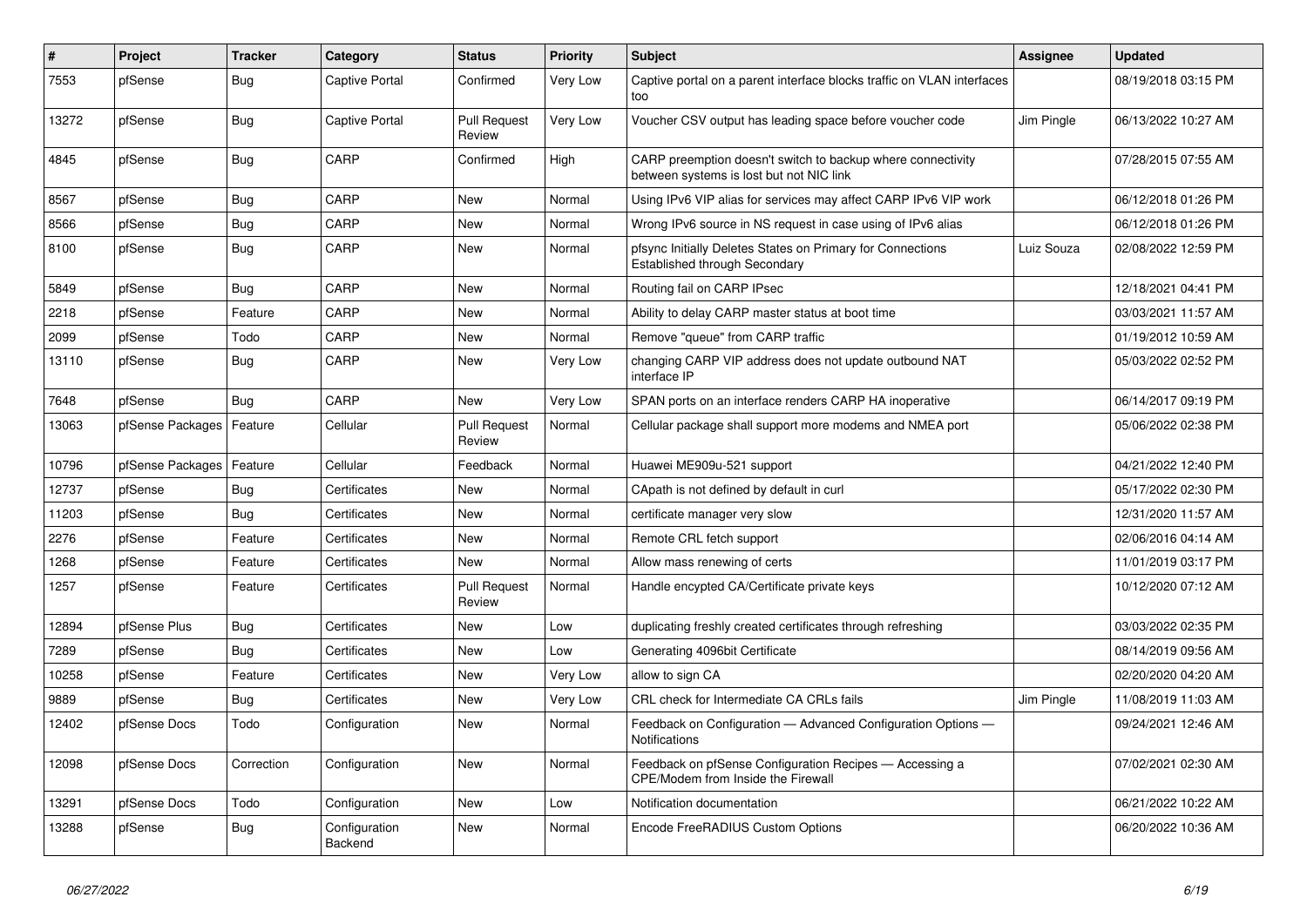| $\vert$ # | Project                | <b>Tracker</b> | Category                 | <b>Status</b>                 | <b>Priority</b> | <b>Subject</b>                                                                                                        | <b>Assignee</b>       | <b>Updated</b>      |
|-----------|------------------------|----------------|--------------------------|-------------------------------|-----------------|-----------------------------------------------------------------------------------------------------------------------|-----------------------|---------------------|
| 13287     | pfSense                | Feature        | Configuration<br>Backend | <b>New</b>                    | Normal          | Encode OpenVPN Custom Options                                                                                         |                       | 06/20/2022 10:33 AM |
| 12483     | pfSense                | Bug            | Configuration<br>Backend | <b>New</b>                    | Normal          | GUI creates inconsistent config.xml                                                                                   |                       | 10/23/2021 06:48 AM |
| 10833     | pfSense                | <b>Bug</b>     | Configuration<br>Backend | <b>New</b>                    | Normal          | unbound exits on configuration error when link status flaps on LAN<br>interface                                       |                       | 08/13/2020 11:53 PM |
| 6398      | pfSense                | Bug            | Configuration<br>Backend | <b>New</b>                    | Normal          | If config cannot be loaded due to corruption or bug, it isn't handled<br>gracefully (just stops)                      |                       | 08/13/2019 01:23 PM |
| 5902      | pfSense                | Todo           | Configuration<br>Backend | New                           | Normal          | Use a common place for default values                                                                                 |                       | 08/13/2019 12:53 PM |
| 3895      | pfSense                | Feature        | Configuration<br>Backend | <b>New</b>                    | Normal          | Timeout for "Apply change"                                                                                            |                       | 01/25/2021 08:07 AM |
| 13249     | pfSense                | <b>Bug</b>     | Console Menu             | <b>New</b>                    | Normal          | Running playback comands multiple times results in PHP error                                                          |                       | 06/06/2022 07:02 AM |
| 7747      | pfSense                | Feature        | Console Menu             | <b>New</b>                    | Normal          | Minor UI Tweak: Make hitting enter on the console (esp via SSH)<br>should not log you out, but simply redraw the menu |                       | 08/01/2017 04:03 PM |
| 6469      | pfSense                | Feature        | Console Menu             | <b>New</b>                    | Normal          | Improve help + self documentation in console PHP shell                                                                |                       | 08/13/2019 01:23 PM |
| 2693      | pfSense                | Feature        | Console Menu             | <b>New</b>                    | Normal          | Allow mapping mapping non-physical interfaces via console                                                             | Mathieu Simon         | 11/27/2012 03:00 PM |
| 13268     | pfSense                | Todo           | Console Menu             | Ready To Test                 | Normal          | columns don't align nicely in console with medium-long interface<br>names                                             |                       | 06/12/2022 10:32 PM |
| 13258     | pfSense                | <b>Bug</b>     | Console Menu             | <b>Pull Request</b><br>Review | Low             | secret menu option 100                                                                                                | Jim Pingle            | 06/12/2022 01:44 PM |
| 11970     | pfSense Packages   Bug |                | Coreboot                 | <b>New</b>                    | Normal          | Netgate Firmware Upgrade Doesn't Work on XG-2758                                                                      |                       | 04/21/2022 12:39 PM |
| 13074     | pfSense Plus           | Bug            | Cryptographic<br>Modules | New                           | Normal          | AES-GCM with SafeXcel on Netgate 2100 causes MBUF overload                                                            |                       | 06/12/2022 11:14 AM |
| 12658     | pfSense Packages       | Feature        | darkstat                 | <b>New</b>                    | Normal          | Adding prometheus metrics to darkstat                                                                                 |                       | 05/27/2022 09:44 PM |
| 13183     | pfSense Plus           | Regression     | Dashboard                | Feedback                      | High            | ZFS module is loaded on systems without ZFS                                                                           | Christian<br>McDonald | 05/23/2022 10:11 AM |
| 11759     | pfSense                | Bug            | Dashboard                | New                           | Normal          | Traffic graphs on dashboard double upload on pppoe links                                                              |                       | 12/30/2021 04:00 AM |
| 10401     | pfSense                | Feature        | Dashboard                | <b>New</b>                    | Normal          | Request: ability to sort/separate stopped/running Service(s) on<br>Dashboard -> Services Status widget                |                       | 03/31/2020 04:48 PM |
| 9677      | pfSense                | <b>Bug</b>     | Dashboard                | New                           | Normal          | Dashboard hangs when widget needs data from a remote host which<br>is down                                            |                       | 08/13/2019 09:15 AM |
| 7974      | pfSense                | Feature        | Dashboard                | <b>New</b>                    | Normal          | ZFS RAID Monitor Not available                                                                                        |                       | 08/20/2019 01:34 PM |
| 7182      | pfSense                | Feature        | Dashboard                | <b>New</b>                    | Normal          | Break up System Widget on the Dashboard                                                                               |                       | 08/21/2019 08:59 AM |
| 7113      | pfSense                | <b>Bug</b>     | Dashboard                | <b>New</b>                    | Normal          | Interface name in Traffic Graphs                                                                                      |                       | 12/31/2021 05:40 PM |
| 4646      | pfSense                | Feature        | Dashboard                | <b>New</b>                    | Normal          | Recover valuable vertical screen real estate in dashboard                                                             |                       | 04/20/2015 07:46 PM |
| 2479      | pfSense                | Feature        | Dashboard                | <b>New</b>                    | Normal          | Allow reordering of the traffic graphs on the dashboard                                                               |                       | 06/08/2012 04:13 PM |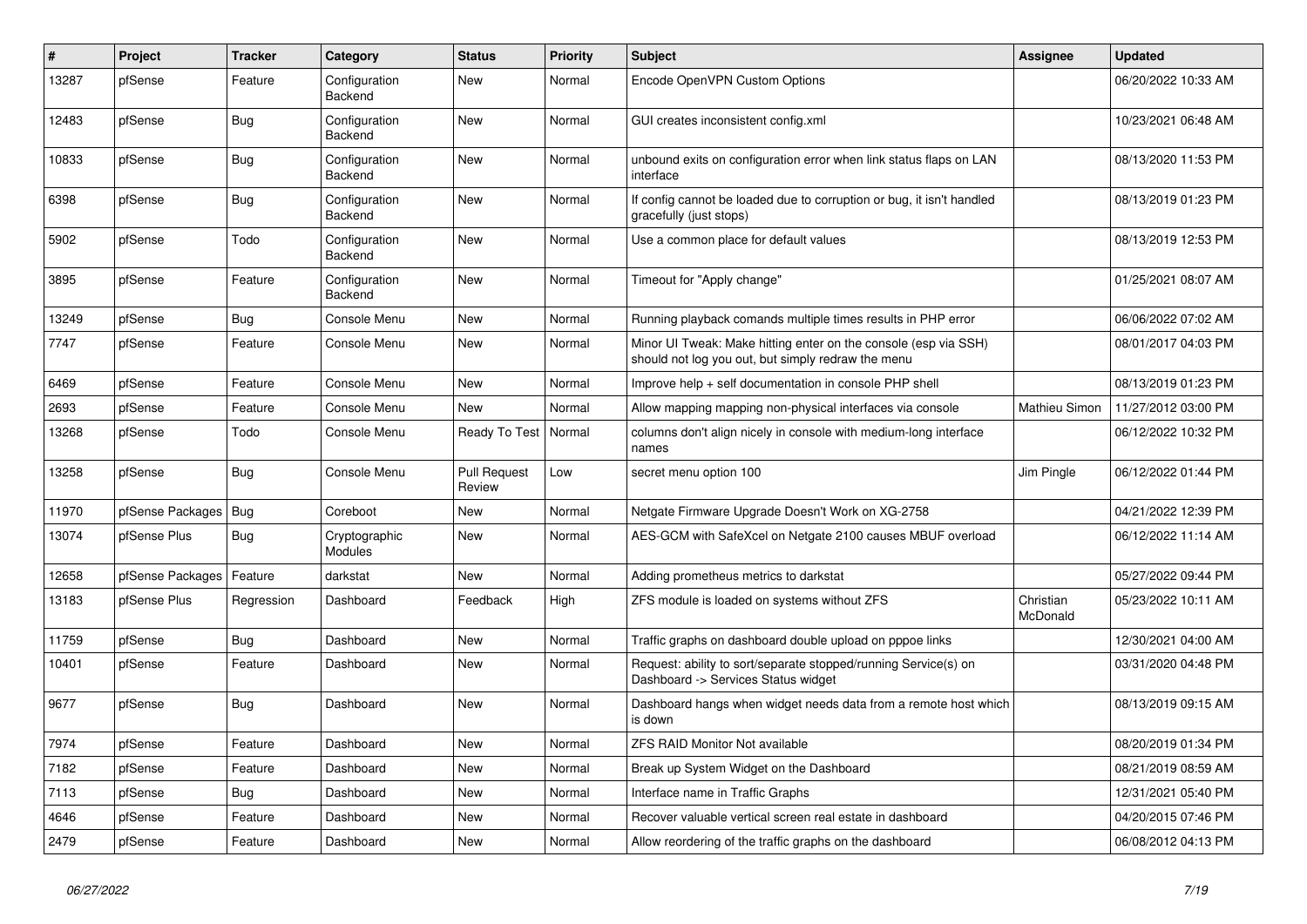| #     | Project      | Tracker     | Category        | <b>Status</b>                 | <b>Priority</b> | Subject                                                                                          | <b>Assignee</b>     | <b>Updated</b>      |
|-------|--------------|-------------|-----------------|-------------------------------|-----------------|--------------------------------------------------------------------------------------------------|---------------------|---------------------|
| 13165 | pfSense      | Feature     | Dashboard       | <b>Pull Request</b><br>Review | Normal          | Feat: live update for Services dashboard widget                                                  |                     | 05/15/2022 01:48 AM |
| 12673 | pfSense      | <b>Bug</b>  | Dashboard       | <b>Pull Request</b><br>Review | Normal          | Firewall Logs Widget fails to update at intervals below 5 seconds.                               | <b>Viktor Gurov</b> | 05/17/2022 02:20 PM |
| 13168 | pfSense      | Feature     | Dashboard       | <b>New</b>                    | Low             | Multiple Dashboard views for a single user                                                       |                     | 05/16/2022 07:53 AM |
| 10395 | pfSense      | Feature     | Dashboard       | New                           | Low             | Add Dashboard System Information support for more PC Engines<br>APU boards                       |                     | 02/17/2022 01:02 AM |
| 10280 | pfSense      | Feature     | Dashboard       | New                           | Low             | <b>DHCP Leases widget</b>                                                                        |                     | 11/07/2020 09:18 PM |
| 9353  | pfSense      | <b>Bug</b>  | Dashboard       | New                           | Low             | PHPSession errors from limited access to dashboard and widgets                                   |                     | 10/06/2020 09:31 AM |
| 8458  | pfSense      | Feature     | Dashboard       | New                           | Low             | Allow reordering of interface widget                                                             |                     | 08/14/2019 10:52 AM |
| 7788  | pfSense      | <b>Bug</b>  | Dashboard       | New                           | Low             | Irregular updating of widgets like cpu/uptime on system widget.                                  |                     | 08/21/2019 09:03 AM |
| 7387  | pfSense      | <b>Bug</b>  | Dashboard       | New                           | Low             | New Traffic Graph in dashboard resets inverted view to normal view                               | Jared Dillard       | 12/11/2021 08:14 PM |
| 6390  | pfSense      | Todo        | Dashboard       | <b>New</b>                    | Low             | Autoscale from Traffic Graph not correct size (big graphs)                                       |                     | 05/23/2016 01:38 PM |
| 5567  | pfSense      | Feature     | Dashboard       | New                           | Low             | CARP status widget does not update in real time                                                  |                     | 08/20/2019 03:33 PM |
| 3411  | pfSense      | <b>Bug</b>  | Dashboard       | <b>New</b>                    | Low             | Interfaces and statistics dashboard widgets very slow with large<br>numbers of interfaces        |                     | 01/24/2014 02:09 AM |
| 8157  | pfSense      | <b>Bug</b>  | Dashboard       | <b>New</b>                    | Very Low        | Traffic Graph clutter from time to time                                                          |                     | 12/03/2017 06:40 AM |
| 7934  | pfSense      | Feature     | Dashboard       | <b>New</b>                    | Very Low        | format support phone# for international use                                                      |                     | 10/12/2017 04:38 PM |
| 7857  | pfSense      | Bug         | Dashboard       | New                           | Very Low        | Interfaces Widget U/I fails to wrap IPV6 addresses when the string is<br>too wide for the widget |                     | 08/13/2019 09:15 AM |
| 7244  | pfSense      | Feature     | Developer Tools | New                           | Normal          | Publish pfsense as a Vagrant Basebox                                                             |                     | 01/29/2019 04:09 AM |
| 1219  | pfSense      | Feature     | Developer Tools | New                           | Low             | Ship DTRACE enabled kernels in the images                                                        |                     | 07/26/2017 03:14 AM |
| 11471 | pfSense Docs | Todo        | Development     | <b>New</b>                    | Low             | Feedback on Development - Developing Packages                                                    | Jim Pingle          | 02/19/2021 02:52 PM |
| 11071 | pfSense Docs | New Content | <b>DHCP</b>     | New                           | Normal          | Feedback on Services - IPv6 Router Advertisements                                                | Jim Pingle          | 12/08/2020 09:25 AM |
| 8852  | pfSense Docs | Correction  | <b>DHCP</b>     | New                           | Normal          | [feedback form] Unclear about "Client Identifier" in a static mapping                            | Jim Pingle          | 09/23/2020 02:30 PM |
| 13273 | pfSense      | <b>Bug</b>  | DHCP (IPv4)     | New                           | Normal          | dhclient can use conflicting recorded leases                                                     |                     | 06/14/2022 11:07 AM |
| 13256 | pfSense      | Feature     | DHCP (IPv4)     | New                           | Normal          | Better handling of duplicate IPs in static DHCP assignments                                      |                     | 06/11/2022 04:51 PM |
| 13217 | pfSense      | <b>Bug</b>  | DHCP (IPv4)     | New                           | Normal          | dhclient using default pid file location which does not exist                                    | <b>Viktor Gurov</b> | 05/26/2022 08:09 AM |
| 12922 | pfSense      | <b>Bug</b>  | DHCP (IPv4)     | New                           | Normal          | Classless static routes received on DHCP WAN can override chosen<br>default gateway              |                     | 03/28/2022 10:08 AM |
| 10345 | pfSense      | Feature     | DHCP (IPv4)     | New                           | Normal          | DHCP lease distinction between online and offline                                                |                     | 03/16/2020 07:56 AM |
| 9732  | pfSense      | Feature     | DHCP (IPv4)     | New                           | Normal          | System UTC time offset in DHCP Option 2                                                          |                     | 09/06/2019 08:39 PM |
| 9343  | pfSense      | <b>Bug</b>  | DHCP (IPv4)     | New                           | Normal          | diag arp.php times out with large DHCPD leases table                                             |                     | 08/14/2019 01:19 PM |
| 9130  | pfSense      | Feature     | DHCP (IPv4)     | New                           | Normal          | Request ID [#INC-16195]: DHCP - PXE Boot                                                         |                     | 09/10/2020 01:39 PM |
| 8614  | pfSense      | Bug         | DHCP (IPv4)     | New                           | Normal          | Cannot remove Additional BOOTP/DHCP Options                                                      |                     | 08/21/2019 09:15 AM |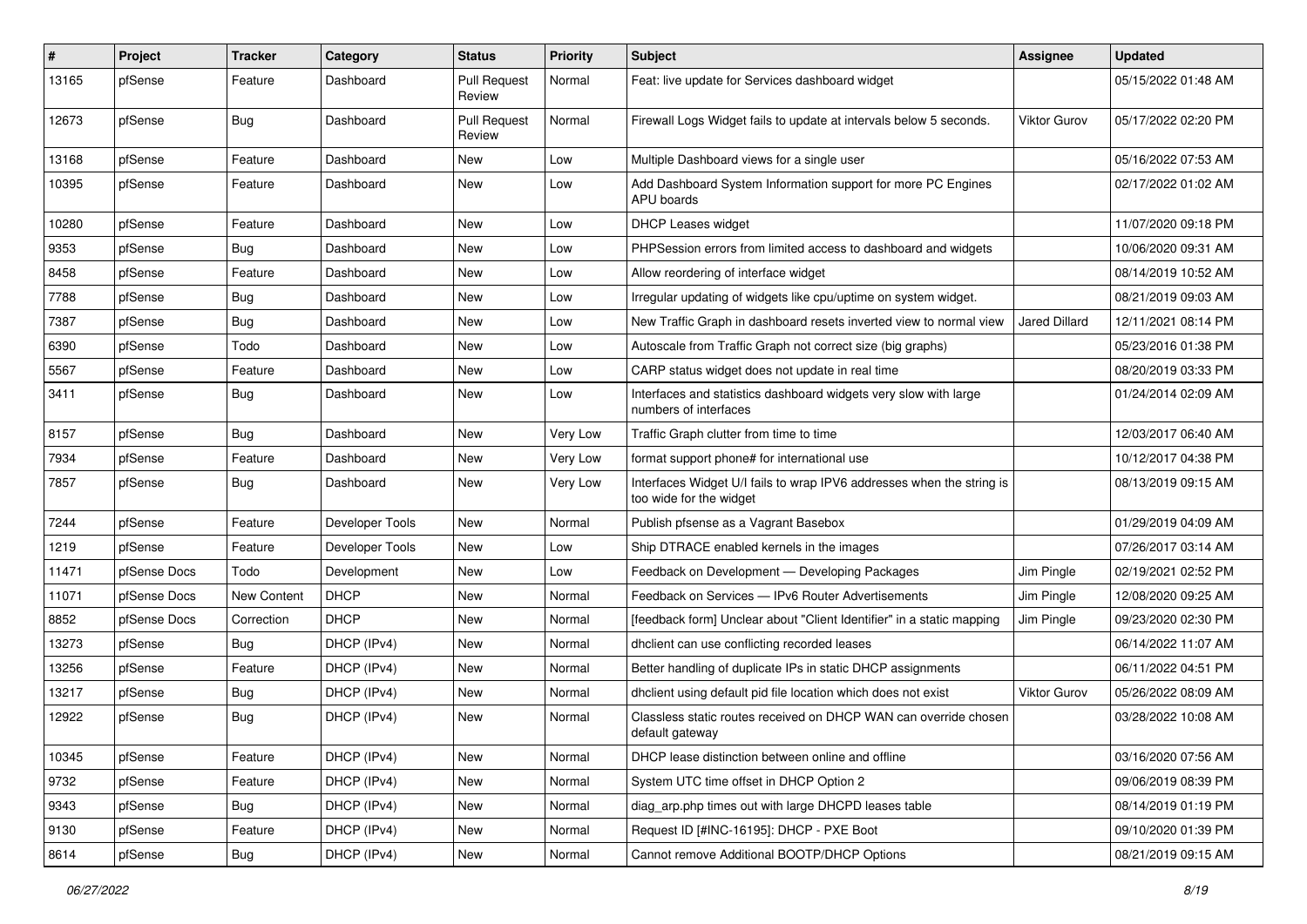| $\vert$ # | Project | <b>Tracker</b> | Category    | <b>Status</b> | <b>Priority</b> | Subject                                                                                                                            | <b>Assignee</b>      | <b>Updated</b>      |
|-----------|---------|----------------|-------------|---------------|-----------------|------------------------------------------------------------------------------------------------------------------------------------|----------------------|---------------------|
| 8330      | pfSense | Feature        | DHCP (IPv4) | New           | Normal          | add options for ddns-local-address statements                                                                                      |                      | 04/27/2021 12:31 PM |
| 7405      | pfSense | Feature        | DHCP (IPv4) | New           | Normal          | Ability to add dhcp host reservations from "Diagnostics -> ARP<br>table"                                                           |                      | 10/12/2020 08:22 AM |
| 7172      | pfSense | Bug            | DHCP (IPv4) | <b>New</b>    | Normal          | Sorting by hostname in Services > DHCP Server > LAN should be<br>"natural" (alphanumeric friendly)                                 |                      | 08/20/2019 03:47 PM |
| 6960      | pfSense | Feature        | DHCP (IPv4) | New           | Normal          | Consider replacing ISC DHCP server with KEA DHCP                                                                                   |                      | 09/24/2020 01:59 PM |
| 6615      | pfSense | Feature        | DHCP (IPv4) | <b>New</b>    | Normal          | new DHCP server option                                                                                                             |                      | 08/13/2019 01:39 PM |
| 5080      | pfSense | Feature        | DHCP (IPv4) | <b>New</b>    | Normal          | Settings tab under Services>DHCP Server                                                                                            |                      | 08/13/2019 12:53 PM |
| 4899      | pfSense | Feature        | DHCP (IPv4) | New           | Normal          | Additional BOOTP/DHCP Options should allow a force option                                                                          |                      | 01/02/2018 02:24 PM |
| 3771      | pfSense | Bug            | DHCP (IPv4) | <b>New</b>    | Normal          | Webinterface and dhcpdcrashes with 500+ static leases                                                                              |                      | 08/21/2019 09:26 AM |
| 3534      | pfSense | Feature        | DHCP (IPv4) | New           | Normal          | DDNS using arbitrary zone primary                                                                                                  |                      | 07/08/2014 11:40 AM |
| 3404      | pfSense | Bug            | DHCP (IPv4) | <b>New</b>    | Normal          | DHCP Server Fails to Start on Interfaces that are Slow to Come<br><b>Online During Boot</b>                                        |                      | 02/11/2014 05:09 PM |
| 2983      | pfSense | Feature        | DHCP (IPv4) | New           | Normal          | DHCPD: Add vendor-class-identifier and MAC-OIDs                                                                                    |                      | 05/29/2020 09:24 PM |
| 2774      | pfSense | Feature        | DHCP (IPv4) | New           | Normal          | Extend DHCP Pools code to allow using different subnets                                                                            |                      | 08/19/2019 10:27 AM |
| 6362      | pfSense | <b>Bug</b>     | DHCP (IPv4) | Confirmed     | Normal          | DHCP Client ID not used                                                                                                            |                      | 07/09/2021 06:30 AM |
| 4061      | pfSense | <b>Bug</b>     | DHCP (IPv4) | Confirmed     | Normal          | dhcpd doesn't send client-hostname to peer, breaking DHCP lease<br>registrations w/HA                                              |                      | 02/24/2017 08:58 PM |
| 12959     | pfSense | Bug            | DHCP (IPv4) | Feedback      | Normal          | dhcplease process wrongly update host file if client-hostname is<br>empty                                                          |                      | 03/28/2022 10:26 AM |
| 11927     | pfSense | Feature        | DHCP (IPv4) | Feedback      | Normal          | Allow DHCP not to serve a gateway - small fix                                                                                      |                      | 01/03/2022 04:17 PM |
| 8179      | pfSense | <b>Bug</b>     | DHCP (IPv4) | Feedback      | Normal          | Incorrect reverse DNS zone in DHCP server config for<br>non-octet-aligned subnet mask                                              | Renato Botelho       | 02/09/2022 11:17 PM |
| 13263     | pfSense | <b>Bug</b>     | DHCP (IPv4) | <b>New</b>    | Low             | Deleting a static DHCP entry when the related IP is not in the arp<br>table spams the log                                          |                      | 06/10/2022 11:18 AM |
| 12070     | pfSense | Bug            | DHCP (IPv4) | <b>New</b>    | Low             | VLAN0 for WAN DHCP                                                                                                                 |                      | 12/23/2021 04:31 PM |
| 11004     | pfSense | Feature        | DHCP (IPv4) | New           | Low             | DHCP reservations with no IP address show entries in DHCP leases                                                                   |                      | 10/26/2020 07:22 AM |
| 7441      | pfSense | Feature        | DHCP (IPv4) | New           | Low             | Display start/end times for Static Mapping leases on DHCP<br>Leases/DHCPv6 Leases                                                  |                      | 08/21/2019 10:48 AM |
| 4451      | pfSense | <b>Bug</b>     | DHCP (IPv4) | <b>New</b>    | Low             | Status DHCP Leases shows double entries for static entries without<br>IP address                                                   | <b>Phillip Davis</b> | 05/21/2022 04:55 PM |
| 2323      | pfSense | Feature        | DHCP (IPv4) | New           | Low             | GUI doesn't allow to configure DHCP server to serve IP addresses<br>belonging to subnets wich are not associated with an interface |                      | 08/19/2019 10:27 AM |
| 13250     | pfSense | Todo           | DHCP (IPv4) | New           | Very Low        | Clean up DHCP Server option language                                                                                               | Jim Pingle           | 06/06/2022 07:32 AM |
| 12067     | pfSense | Bug            | DHCP (IPv4) | New           | Very Low        | <b>DHCP Monitoring Statistics Error</b>                                                                                            |                      | 06/21/2021 08:39 AM |
| 10802     | pfSense | Feature        | DHCP (IPv4) | New           | Very Low        | Seperator for DHCP Static Mapped leases                                                                                            |                      | 07/31/2020 10:30 AM |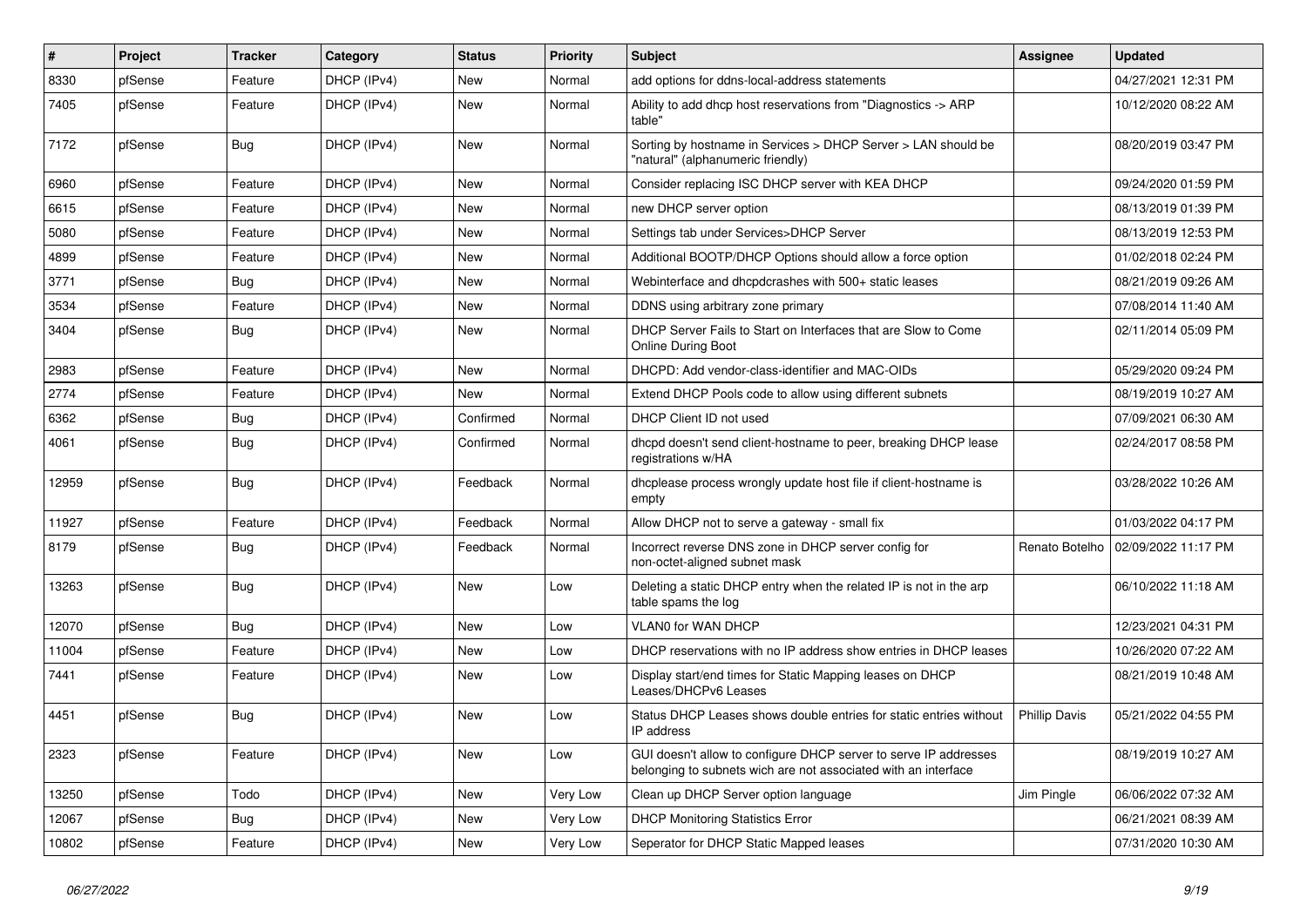| #     | Project | <b>Tracker</b> | Category          | <b>Status</b> | <b>Priority</b> | Subject                                                                                         | <b>Assignee</b>    | <b>Updated</b>      |
|-------|---------|----------------|-------------------|---------------|-----------------|-------------------------------------------------------------------------------------------------|--------------------|---------------------|
| 10250 | pfSense | Feature        | DHCP (IPv4)       | New           | Very Low        | DHCP lease view by interface                                                                    |                    | 02/11/2020 07:47 AM |
| 8879  | pfSense | Feature        | DHCP (IPv4)       | New           | Very Low        | DHCP options ADD force options                                                                  |                    | 09/07/2018 09:14 AM |
| 6544  | pfSense | Feature        | DHCP (IPv4)       | New           | Very Low        | RFC 3046 DHCP Option 82 support (and RFC 3315/4649/4580 for<br>IPv6                             |                    | 07/13/2020 02:14 AM |
| 9136  | pfSense | Bug            | DHCP (IPv6)       | New           | High            | IPv6 Tracking Interfaces Lose IPv6 Address in Certain Cases                                     |                    | 04/21/2022 12:39 PM |
| 13296 | pfSense | Feature        | DHCP (IPv6)       | New           | Normal          | Add support for DHCP6 OPTION_PD_EXCLUDE (RFC 6603)                                              |                    | 06/24/2022 10:10 PM |
| 13253 | pfSense | <b>Bug</b>     | DHCP (IPv6)       | New           | Normal          | 'dhcp6c' is not restarted when applying settings when multiple<br>WANs are configured for DHCP6 |                    | 06/06/2022 02:58 PM |
| 13248 | pfSense | Regression     | DHCP (IPv6)       | New           | Normal          | IPv6 Router Advertisements runs when config.xml does not contain<br>an entry for the interface  |                    | 06/05/2022 07:44 PM |
| 13237 | pfSense | <b>Bug</b>     | DHCP (IPv6)       | New           | Normal          | dhcp6c script cannot be executed safely                                                         |                    | 06/01/2022 11:20 AM |
| 12947 | pfSense | Bug            | DHCP (IPv6)       | New           | Normal          | DHCP6 client does not take any action if the interface IPv6 address<br>changes during renewal   |                    | 06/26/2022 07:44 PM |
| 12823 | pfSense | Bug            | DHCP (IPv6)       | New           | Normal          | Multiple DHCP6 WAN connections PPPoE interface 'defached'<br>status                             |                    | 02/18/2022 05:39 AM |
| 12581 | pfSense | Regression     | DHCP (IPv6)       | New           | Normal          | CARP IPv6 assigned address does not get advertised to endpoints<br>with RADV                    |                    | 12/16/2021 02:34 PM |
| 10822 | pfSense | Bug            | DHCP (IPv6)       | New           | Normal          | Deprecated IPv6 prefix won't be announced as deprecated to clients                              |                    | 08/10/2020 09:23 AM |
| 10714 | pfSense | <b>Bug</b>     | DHCP (IPv6)       | New           | Normal          | radvd only gives out the prefix of the "first" IPv6 address of an<br>interface                  |                    | 10/06/2020 01:03 PM |
| 9536  | pfSense | Feature        | DHCP (IPv6)       | New           | Normal          | Support dynamic prefix in DHCPv6 Server                                                         |                    | 05/25/2022 04:27 AM |
| 7821  | pfSense | Bug            | DHCP (IPv6)       | New           | Normal          | GIF does not support broadcast                                                                  |                    | 08/29/2017 10:50 AM |
| 7734  | pfSense | <b>Bug</b>     | DHCP (IPv6)       | New           | Normal          | Using opton ia pd0 does not renew prefix and prefix get dropped                                 |                    | 07/31/2017 03:46 AM |
| 6691  | pfSense | Bug            | DHCP (IPv6)       | New           | Normal          | dhcp6c quits after only two tries if no response was received                                   |                    | 12/07/2020 04:25 PM |
| 6283  | pfSense | Feature        | DHCP (IPv6)       | New           | Normal          | Register DHCPv6 leases with DNS resolver                                                        |                    | 08/21/2019 10:48 AM |
| 6051  | pfSense | <b>Bug</b>     | DHCP (IPv6)       | New           | Normal          | DHCPv6 Client Failure for additional WAN Address causes<br>2-seconds-service-restart-loop       |                    | 12/03/2020 01:08 AM |
| 5950  | pfSense | Feature        | DHCP (IPv6)       | New           | Normal          | DHCPv6 Server support for PD of PD-obtained networks                                            |                    | 03/04/2016 03:04 AM |
| 3185  | pfSense | Feature        | DHCP (IPv6)       | <b>New</b>    | Normal          | Accommodate a DHCPv6 failover-like mechanism                                                    |                    | 11/24/2017 10:44 AM |
| 7138  | pfSense | <b>Bug</b>     | DHCP (IPv6)       | Assigned      | Normal          | Pfsense wide dhcpv6 client doesn't recognise ifid statement                                     |                    | 04/21/2022 12:39 PM |
| 6873  | pfSense | <b>Bug</b>     | DHCP (IPv6)       | New           | LOW             | radvd - Too many addresses in RDNSS section when previously<br>using DHCPv6                     | Dominic<br>McKeown | 06/06/2018 10:45 AM |
| 9575  | pfSense | Feature        | DHCP (IPv6)       | New           | Very Low        | RFC 7078 - Distributing Address Selection Policy Using DHCPv6                                   |                    | 08/14/2019 02:39 PM |
| 12508 | pfSense | <b>Bug</b>     | <b>DHCP Relay</b> | New           | Normal          | DHCP Relay over VPN                                                                             |                    | 11/06/2021 11:25 AM |
| 12120 | pfSense | Feature        | <b>DHCP Relay</b> | New           | Normal          | Permit several sets of destination DHCP servers in DHCP relay                                   |                    | 07/11/2021 05:41 PM |
| 11149 | pfSense | Bug            | <b>DHCP Relay</b> | New           | Normal          | DHCP relay won't start with DHCP server behind gateway                                          |                    | 03/22/2021 05:13 AM |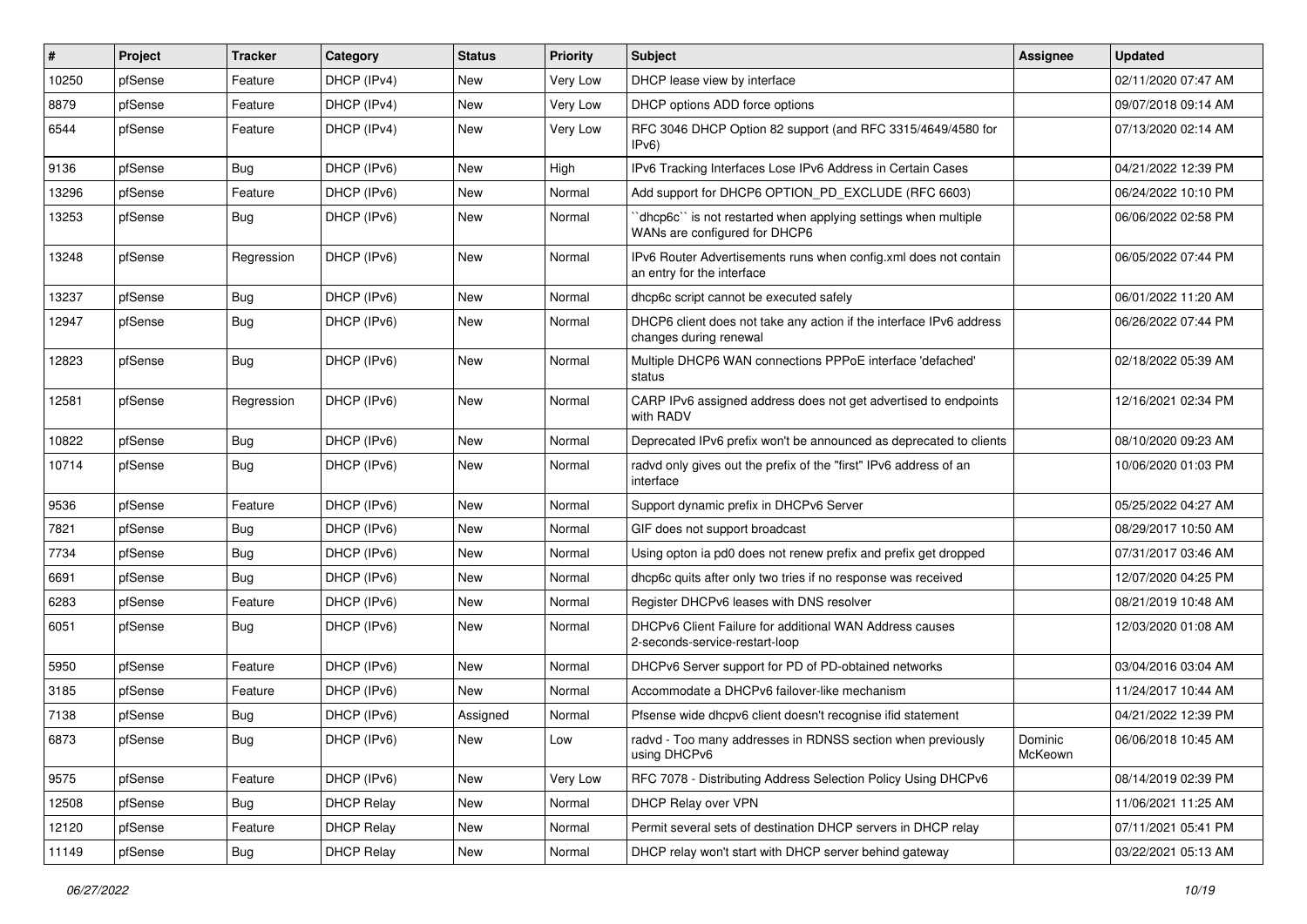| #     | <b>Project</b> | <b>Tracker</b>     | Category             | <b>Status</b>                 | Priority | <b>Subject</b>                                                                                     | Assignee   | <b>Updated</b>      |
|-------|----------------|--------------------|----------------------|-------------------------------|----------|----------------------------------------------------------------------------------------------------|------------|---------------------|
| 10715 | pfSense        | Bug                | <b>DHCP Relay</b>    | <b>New</b>                    | Normal   | DHCPv6 relay always uses the "first" IPv6 address of an interface                                  |            | 06/29/2020 05:01 AM |
| 9680  | pfSense        | Feature            | <b>DHCP Relay</b>    | New                           | Normal   | Seperate DHCP Server and relay per interface                                                       |            | 02/27/2020 10:47 AM |
| 4680  | pfSense        | <b>Bug</b>         | <b>DHCP Relay</b>    | <b>New</b>                    | Normal   | DHCP relay does not work with DHCP server on other end of<br>OpenVPN tunnel                        |            | 05/05/2015 06:55 PM |
| 10904 | pfSense        | Feature            | <b>DHCP Relay</b>    | <b>Pull Request</b><br>Review | Normal   | Support vti interfaces in dhcrelay                                                                 | Luiz Souza | 10/12/2020 07:35 AM |
| 12791 | pfSense Docs   | <b>New Content</b> | Diagnostics          | New                           | Normal   | Diagnostic Information for Support (pfSense)                                                       |            | 02/13/2022 08:49 PM |
| 11856 | pfSense        | Feature            | Diagnostics          | New                           | Normal   | Replace/add Alias or DNS names for known LAN addresses in the<br>State table                       |            | 04/27/2021 08:01 AM |
| 7590  | pfSense        | Bug                | Diagnostics          | New                           | Normal   | diag_edit do not save when nothing to sae (in directory browse view)                               |            | 05/20/2017 05:04 PM |
| 7589  | pfSense        | Bug                | Diagnostics          | <b>New</b>                    | Normal   | diag edit.php old print info box                                                                   |            | 05/20/2017 05:02 PM |
| 5556  | pfSense        | Feature            | Diagnostics          | New                           | Normal   | No error when downloading non-existing file on Diagnostics/Execute                                 |            | 08/20/2019 03:43 PM |
| 4456  | pfSense        | Feature            | Diagnostics          | <b>New</b>                    | Normal   | Packet capture additional filtering options                                                        |            | 08/20/2019 03:30 PM |
| 1656  | pfSense        | Feature            | Diagnostics          | <b>New</b>                    | Normal   | Teach pfctl to kill states by port number                                                          |            | 08/21/2019 09:55 AM |
| 3796  | pfSense        | Bug                | Diagnostics          | Confirmed                     | Normal   | States summary fails and is very slow with large state tables                                      |            | 12/11/2021 08:03 PM |
| 12343 | pfSense        | Feature            | Diagnostics          | <b>New</b>                    | Low      | Real time traffic monitoring                                                                       |            | 09/06/2021 01:26 PM |
| 9718  | pfSense        | Feature            | Diagnostics          | New                           | Low      | Make diag_states_summary table sortable                                                            |            | 10/06/2020 09:12 AM |
| 7848  | pfSense        | Bug                | Diagnostics          | New                           | Low      | NDP Table Sort by Expiration Error                                                                 |            | 08/26/2019 02:56 PM |
| 7459  | pfSense        | Feature            | Diagnostics          | New                           | Low      | "Refresh" button for Diagnostics/Tables display                                                    |            | 08/21/2019 09:27 AM |
| 7442  | pfSense        | Feature            | Diagnostics          | New                           | Low      | Suggestions for Diagnostics / ARP Table and Diagnostics / NDP<br>Table                             |            | 08/21/2019 09:27 AM |
| 4914  | pfSense        | Feature            | Diagnostics          | <b>New</b>                    | Low      | Packet Capture Settings                                                                            |            | 08/20/2019 08:51 AM |
| 6804  | pfSense        | Feature            | Diagnostics          | <b>New</b>                    | Very Low | Add row counter into Diagnostics -> Edit File                                                      |            | 08/20/2019 03:44 PM |
| 12757 | pfSense        | Bug                | Diagnostics          | <b>Pull Request</b><br>Review | Very Low | Clean up /etc/inc/filter.inc use of pfctl -F                                                       |            | 05/17/2022 02:18 PM |
| 12883 | pfSense Docs   | Todo               | <b>DNS</b>           | <b>New</b>                    | Normal   | Feedback on Services - DNS Resolver - Host Overrides                                               |            | 02/28/2022 07:54 PM |
| 12139 | pfSense        | Feature            | <b>DNS Forwarder</b> | <b>New</b>                    | Normal   | Add support in for specifying a DNSMASQ configuration file                                         |            | 07/16/2021 09:45 PM |
| 2410  | pfSense        | Feature            | <b>DNS Forwarder</b> | <b>New</b>                    | Normal   | Support name based aliasing via CNAMEs or some other<br>mechanism.                                 |            | 12/11/2012 09:56 PM |
| 7329  | pfSense        | Bug                | <b>DNS Forwarder</b> | New                           | Low      | <b>DHCP Not Updating DNS</b>                                                                       |            | 01/21/2022 09:16 PM |
| 5413  | pfSense        | Bug                | <b>DNS Resolver</b>  | Confirmed                     | High     | Incorrect Handling of Unbound Resolver [service restarts, cache<br>loss, DNS service interruption] |            | 06/19/2022 11:11 PM |
| 13254 | pfSense        | <b>Bug</b>         | <b>DNS Resolver</b>  | New                           | Normal   | DNS resolver does not update "unbound.conf" file during link down<br>events                        |            | 06/08/2022 07:55 AM |
| 12612 | pfSense        | <b>Bug</b>         | <b>DNS Resolver</b>  | New                           | Normal   | DNS Resolver is restarted during every "rc.newwanip" event                                         |            | 06/03/2022 07:13 AM |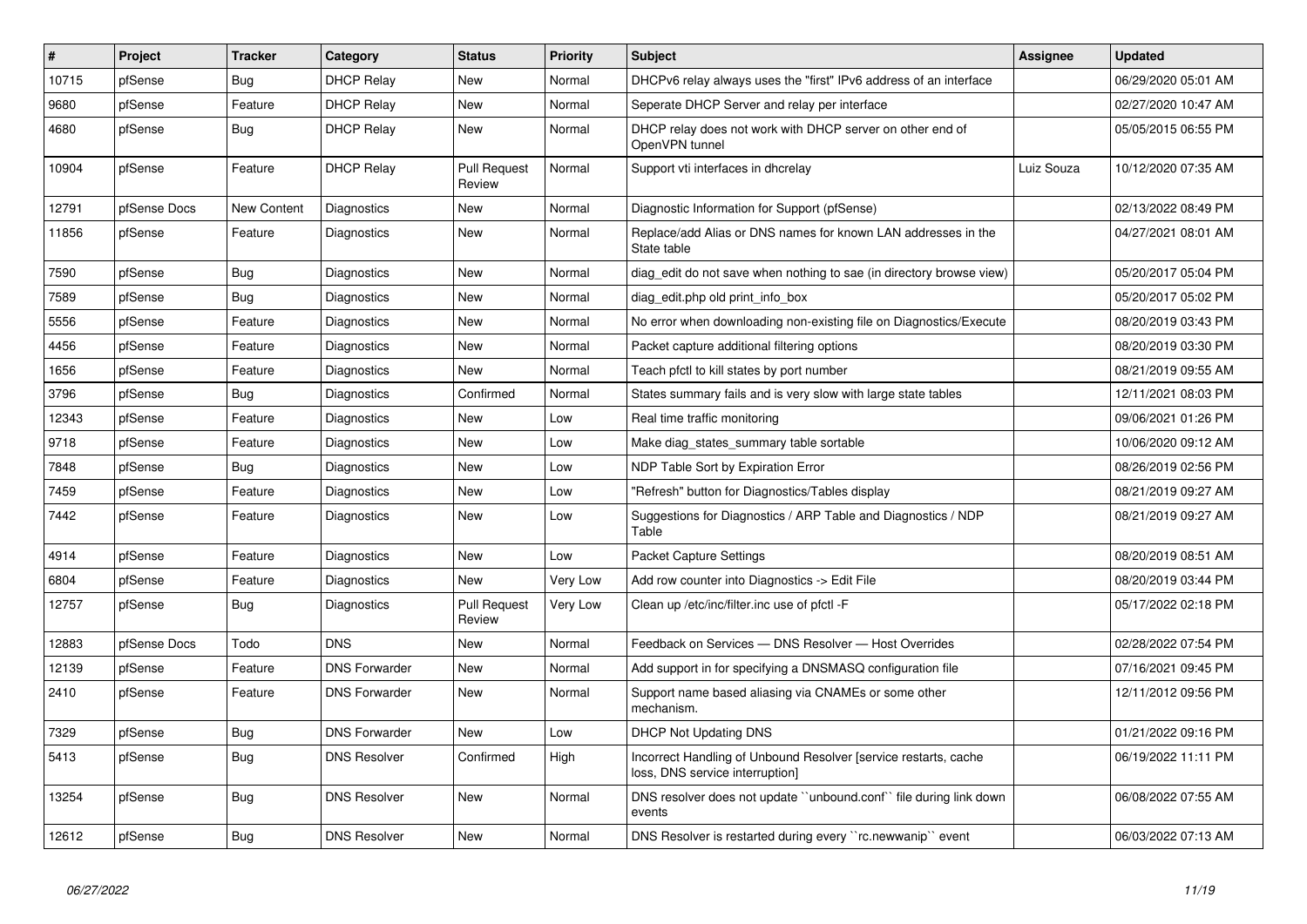| $\vert$ # | Project      | <b>Tracker</b> | Category            | <b>Status</b> | <b>Priority</b> | Subject                                                                                                                       | <b>Assignee</b> | <b>Updated</b>      |
|-----------|--------------|----------------|---------------------|---------------|-----------------|-------------------------------------------------------------------------------------------------------------------------------|-----------------|---------------------|
| 10624     | pfSense      | <b>Bug</b>     | <b>DNS Resolver</b> | New           | Normal          | Unbound configuration memory leak with python module + register<br><b>DHCP</b> leases active                                  |                 | 02/26/2021 10:27 AM |
| 10342     | pfSense      | Bug            | <b>DNS Resolver</b> | New           | Normal          | Unbound domain overrides stop resolving periodically. They only<br>resume after the service has been restarted.               |                 | 03/13/2020 10:35 AM |
| 10143     | pfSense      | <b>Bug</b>     | <b>DNS Resolver</b> | New           | Normal          | System hostname DNS entry is assigned to the wrong IP on<br>multi-wan setups                                                  |                 | 12/31/2019 02:33 PM |
| 9654      | pfSense      | <b>Bug</b>     | <b>DNS Resolver</b> | New           | Normal          | After reboot, the DNS resolver must be restarted before it will<br>advertise the ipv6 DNS address of the router.              |                 | 11/20/2020 03:12 AM |
| 9436      | pfSense      | Feature        | <b>DNS Resolver</b> | New           | Normal          | Unbound: enable dnstap support                                                                                                |                 | 03/27/2019 07:54 PM |
| 9037      | pfSense      | Bug            | <b>DNS Resolver</b> | New           | Normal          | Unbound not logging to syslog after reboot                                                                                    |                 | 10/12/2018 05:09 AM |
| 8236      | pfSense      | Feature        | <b>DNS Resolver</b> | New           | Normal          | Ability to configure "forward-first" and "forward-host" options for more<br>robust domain overrides in DNS Resolver           |                 | 12/26/2017 01:26 AM |
| 7852      | pfSense      | Feature        | <b>DNS Resolver</b> | New           | Normal          | Add views support to Unbound GUI                                                                                              |                 | 09/11/2017 12:26 PM |
| 7152      | pfSense      | <b>Bug</b>     | <b>DNS Resolver</b> | New           | Normal          | Unbound / DNS Resolver issue if "Register DHCP static mappings in<br>the DNS Resolver" set before wildcard DNS custom options |                 | 12/18/2021 04:59 PM |
| 6103      | pfSense      | Feature        | <b>DNS Resolver</b> | New           | Normal          | DNS Resolver Outgoing Interfaces should be able to use Gateway<br>Groups                                                      |                 | 10/21/2019 08:02 AM |
| 4798      | pfSense      | Feature        | <b>DNS Resolver</b> | New           | Normal          | Make host and domain overrides available to both DNS Resolver<br>and DNS Forwarder                                            |                 | 06/29/2015 02:14 AM |
| 1819      | pfSense      | <b>Bug</b>     | <b>DNS Resolver</b> | New           | Normal          | DNS Resolver Not Registering DHCP Server Specified Domain<br>Name                                                             | Luiz Souza      | 04/28/2022 01:53 PM |
| 7096      | pfSense      | Bug            | <b>DNS Resolver</b> | Feedback      | Normal          | Unbound fails to start on boot if specific network devices are<br>configured in the "Network Interfaces"                      |                 | 11/22/2021 08:59 AM |
| 12551     | pfSense      | Feature        | <b>DNS Resolver</b> | New           | Low             | Add ability to set DNS resolver search domain list                                                                            |                 | 12/01/2021 11:18 AM |
| 7495      | pfSense      | Feature        | <b>DNS Resolver</b> | New           | Low             | Ability to set TTL for local for Unbound host overrides and dhcp<br>leases                                                    |                 | 03/06/2018 09:46 AM |
| 6430      | pfSense      | <b>Bug</b>     | <b>DNS Resolver</b> | Confirmed     | Low             | pfsense should sanity-check hostnames when copying from<br>dhcpd.leases to /etc/hosts                                         |                 | 08/13/2019 01:23 PM |
| 11921     | pfSense      | Feature        | <b>DNS Resolver</b> | New           | Very Low        | Feature Request: Compile unbound with EDNS Client Subnet (ECS)<br>module (--enable-subnet)                                    |                 | 05/14/2021 07:29 AM |
| 13303     | pfSense      | Bug            | Dynamic DNS         | New           | Normal          | DynDNS - DNSExit no longer working                                                                                            | Koen Zomers     | 06/26/2022 07:18 PM |
| 13167     | pfSense      | Bug            | <b>Dynamic DNS</b>  | New           | Normal          | phpDynDNS: DigitalOcean ddns update fails (bad request, invalid<br>character '-' in request_id)                               |                 | 06/16/2022 09:30 PM |
| 12848     | pfSense      | Feature        | Dynamic DNS         | New           | Normal          | Evaluation of the DynDNS "Result Match" string                                                                                |                 | 02/22/2022 02:01 AM |
| 12602     | pfSense      | Feature        | Dynamic DNS         | New           | Normal          | DHCPv6 should allow DDNS Client updates for hosts                                                                             |                 | 12/15/2021 11:00 AM |
| 12063     | pfSense Docs | Todo           | Dynamic DNS         | New           | Normal          | Feedback on Services - Dynamic DNS - Configuring RFC 2136<br>Dynamic DNS updates                                              |                 | 06/18/2021 06:24 PM |
| 11177     | pfSense      | Bug            | Dynamic DNS         | New           | Normal          | DDNSv6 not using Check IP Services                                                                                            |                 | 12/21/2020 05:02 AM |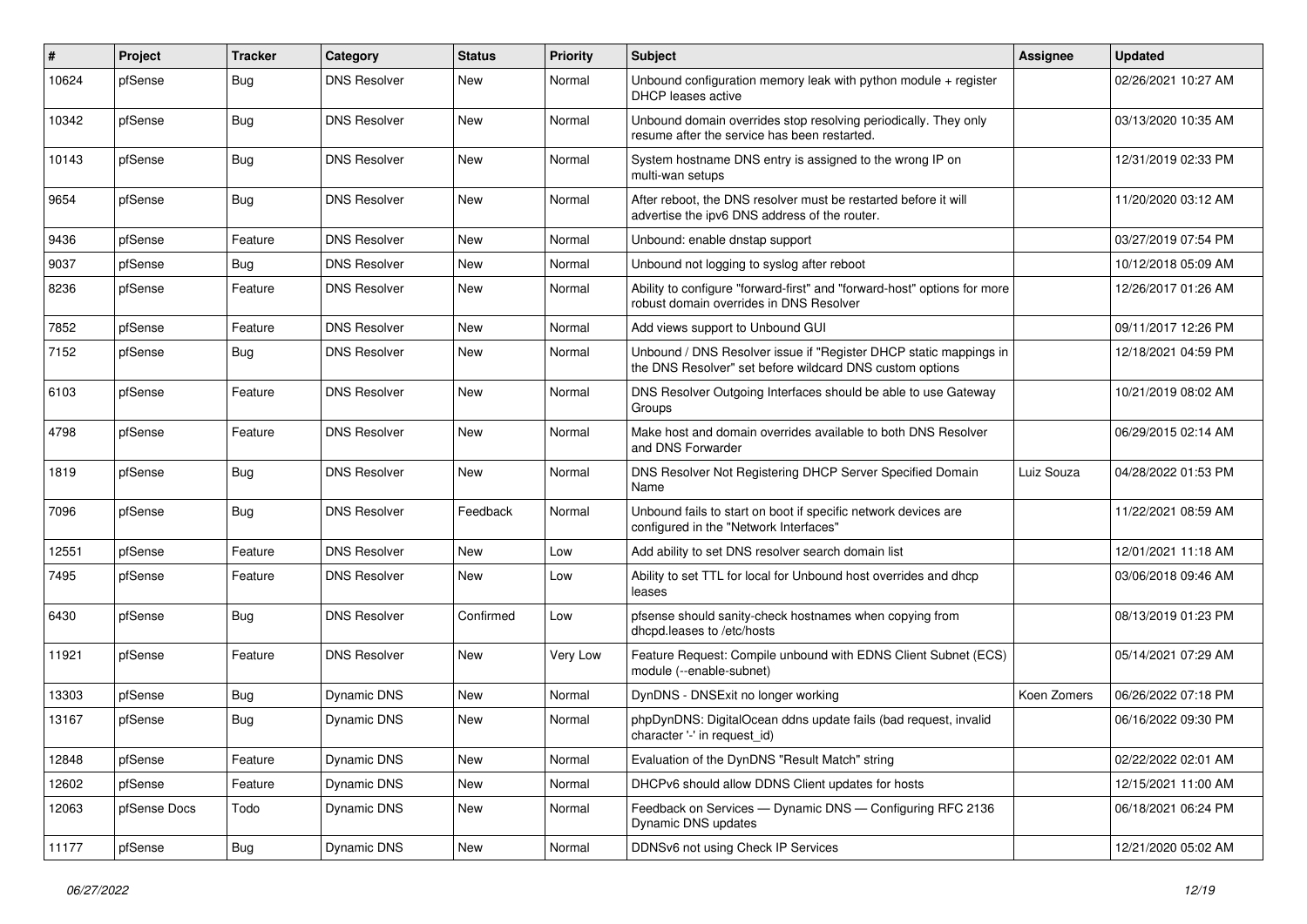| $\pmb{\sharp}$ | Project                | <b>Tracker</b> | Category              | <b>Status</b>                 | <b>Priority</b> | Subject                                                                                                 | Assignee                       | <b>Updated</b>      |
|----------------|------------------------|----------------|-----------------------|-------------------------------|-----------------|---------------------------------------------------------------------------------------------------------|--------------------------------|---------------------|
| 11147          | pfSense                | <b>Bug</b>     | Dynamic DNS           | New                           | Normal          | Domeneshop DynDNS IPv4 and IPv6                                                                         |                                | 12/09/2020 11:47 PM |
| 11084          | pfSense                | Feature        | Dynamic DNS           | <b>New</b>                    | Normal          | Dynamic DNS include option to specify virtual IP addresses                                              |                                | 11/19/2020 01:26 PM |
| 10962          | pfSense                | Feature        | Dynamic DNS           | New                           | Normal          | Add Cpanel support for Dynamic DNS Clients                                                              |                                | 12/28/2020 01:56 PM |
| 10000          | pfSense                | <b>Bug</b>     | Dynamic DNS           | <b>New</b>                    | Normal          | Azure Dynamic DNS A and AAAA Records for Apex Zone                                                      |                                | 03/31/2020 09:03 AM |
| 9805           | pfSense                | Bug            | Dynamic DNS           | <b>New</b>                    | Normal          | dynDNS cloudflare multiple entries                                                                      |                                | 10/02/2019 04:51 PM |
| 9664           | pfSense                | <b>Bug</b>     | Dynamic DNS           | <b>New</b>                    | Normal          | DynDNS and Dual-wan problem with CloudFlare (works with No-Ip)                                          |                                | 08/03/2019 10:00 AM |
| 9504           | pfSense                | <b>Bug</b>     | Dynamic DNS           | New                           | Normal          | Multiple Dynamic DNS update notifications for the same interface,<br>not differentiated by the hostname |                                | 05/07/2019 07:46 AM |
| 9063           | pfSense                | Feature        | Dynamic DNS           | New                           | Normal          | Allow dynamic DNS client entry to specify which Check IP service to<br>use                              |                                | 10/24/2018 11:53 AM |
| 8432           | pfSense                | <b>Bug</b>     | Dynamic DNS           | New                           | Normal          | Dynamic DNS Client gives an error that it can't find IPv6 address<br>when WAN interface is a LAGG       |                                | 09/17/2020 05:23 AM |
| 8406           | pfSense                | Bug            | Dynamic DNS           | <b>New</b>                    | Normal          | DDNS IPV6 Cloudflare Client does not detect PPOE address                                                |                                | 03/31/2018 11:56 AM |
| 7418           | pfSense                | Feature        | <b>Dynamic DNS</b>    | New                           | Normal          | Dynamic dns should be sorted interface name                                                             |                                | 08/21/2019 08:58 AM |
| 7292           | pfSense                | Feature        | Dynamic DNS           | New                           | Normal          | DynamicDNS configuration does not sync to HA secondary                                                  |                                | 02/21/2017 04:56 PM |
| 13298          | pfSense                | <b>Bug</b>     | Dynamic DNS           | <b>Pull Request</b><br>Review | Normal          | Dynv6 does not check response code when updating                                                        | <b>Tiago Beling</b><br>d'Avila | 06/24/2022 07:47 AM |
| 12495          | pfSense                | Feature        | Dynamic DNS           | <b>Pull Request</b><br>Review | Normal          | DynDNS: add deSEC IPv4&v6 simultaneos update                                                            | <b>Lukas Wiest</b>             | 11/01/2021 08:53 AM |
| 12494          | pfSense                | Feature        | Dynamic DNS           | <b>Pull Request</b><br>Review | Normal          | DynDNS: make simultaneous update of IP and LegacyIP possible                                            | <b>Lukas Wiest</b>             | 11/01/2021 08:52 AM |
| 12877          | pfSense                | <b>Bug</b>     | Dynamic DNS           | Feedback                      | Normal          | Cloudflare DynDNS fails to update more than two addresses                                               |                                | 05/29/2022 06:56 PM |
| 8500           | pfSense                | <b>Bug</b>     | Dynamic DNS           | <b>New</b>                    | Low             | Incorrect categorization of status/info messages from phpDynDNS                                         |                                | 08/16/2019 12:50 PM |
| 7718           | pfSense                | Feature        | <b>Dynamic DNS</b>    | <b>New</b>                    | Very Low        | Hostname for Custom DynDNS Updater.                                                                     |                                | 07/24/2017 10:05 AM |
| 11235          | pfSense Packages       | Bug            | Filer                 | New                           | Normal          | Filer run script when "state" unchanged                                                                 |                                | 01/08/2021 07:24 AM |
| 11178          | pfSense Packages       | Feature        | Filer                 | <b>New</b>                    | Normal          | Filer do not ask what to do with previous filename                                                      |                                | 12/31/2020 02:45 AM |
| 11180          | pfSense Packages       | Bug            | Filer                 | Feedback                      | Normal          | Filer run action for files on sync that wan't been modified                                             | <b>Viktor Gurov</b>            | 01/08/2021 07:27 AM |
| 10426          | pfSense Packages   Bug |                | Filer                 | Feedback                      | Normal          | Filer must validate that File name is uniq                                                              |                                | 04/20/2022 11:02 AM |
| 13067          | pfSense                | Bug            | FilterDNS             | <b>New</b>                    | Normal          | filterdns resolve interval is twice the intended value                                                  |                                | 04/17/2022 07:45 PM |
| 13020          | pfSense Docs           | Todo           | <b>Firewall Rules</b> | New                           | Normal          | easyrule command documentation should document permissible<br>wildcards                                 | Jim Pingle                     | 04/04/2022 08:01 AM |
| 12770          | pfSense Docs           | Todo           | <b>Firewall Rules</b> | New                           | Normal          | Feedback on Firewall - Configuring firewall rules                                                       |                                | 06/25/2022 03:25 PM |
| 12268          | pfSense Docs           | Todo           | <b>Firewall Rules</b> | New                           | Normal          | Feedback on Firewall - Aliases                                                                          |                                | 08/17/2021 12:55 AM |
| 9685           | pfSense Docs           | Correction     | <b>Firewall Rules</b> | New                           | Normal          | Feedback on Firewall - Floating Rules                                                                   | Jim Pingle                     | 09/23/2020 02:57 PM |
| 11184          | pfSense                | Bug            | FreeBSD               | New                           | Normal          | PF: State policy cannot be configurable                                                                 |                                | 02/09/2021 02:43 AM |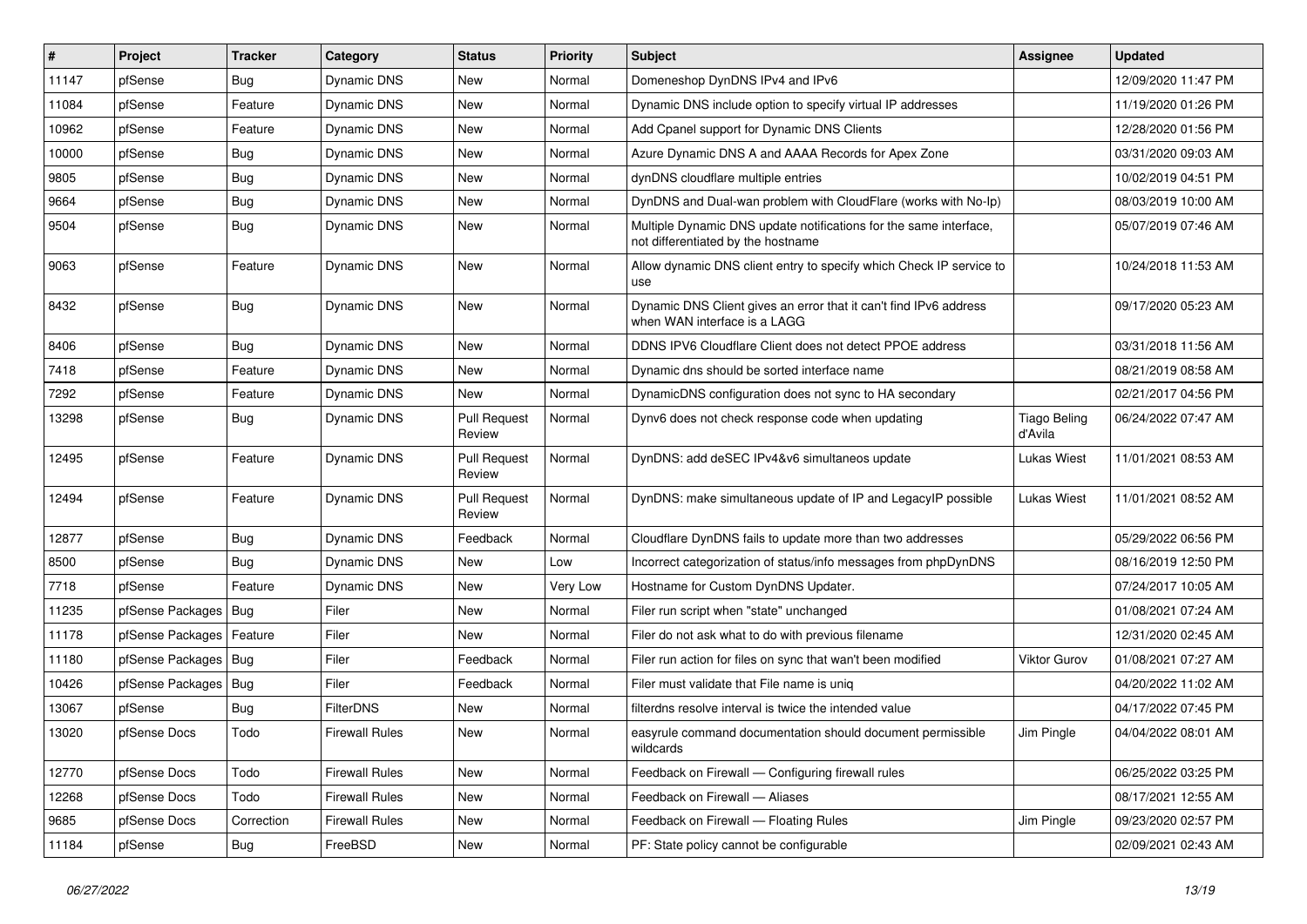| $\vert$ # | Project                | <b>Tracker</b> | Category   | <b>Status</b> | <b>Priority</b> | <b>Subject</b>                                                                                                                                                          | <b>Assignee</b>     | <b>Updated</b>      |
|-----------|------------------------|----------------|------------|---------------|-----------------|-------------------------------------------------------------------------------------------------------------------------------------------------------------------------|---------------------|---------------------|
| 12740     | pfSense                | Bug            | FreeBSD    | Incomplete    | Normal          | panic: esp input cb: Unexpected address family                                                                                                                          |                     | 01/27/2022 01:19 PM |
| 11352     | pfSense                | Bug            | FreeBSD    | <b>New</b>    | Low             | CTF types > 2^15 in the pfSense kernel config results in DTrace<br>failing                                                                                              | Scott Long          | 03/17/2021 02:52 AM |
| 11534     | pfSense Packages       | Regression     | FreeRADIUS | <b>New</b>    | High            | FreeRADIUS EAP anonymous connection forbidden out-of-tunnel                                                                                                             |                     | 07/14/2021 02:32 AM |
| 8513      | pfSense Packages       | Bug            | FreeRADIUS | <b>New</b>    | High            | Freeradius 3.x Idap problem                                                                                                                                             |                     | 02/18/2019 05:22 PM |
| 13284     | pfSense Packages       | Feature        | FreeRADIUS | <b>New</b>    | Normal          | Option to define "Issuer" in OPT configuration.                                                                                                                         | Jakob<br>Nordgarden | 06/19/2022 12:10 PM |
| 12982     | pfSense Packages       | Bug            | FreeRADIUS | New           | Normal          | FreeRadius RadReply table entries missing from pf                                                                                                                       |                     | 06/19/2022 05:38 PM |
| 12286     | pfSense Packages       | Bug            | FreeRADIUS | <b>New</b>    | Normal          | Add support for ntlm auth in LDAP                                                                                                                                       |                     | 08/20/2021 08:27 AM |
| 12126     | pfSense Packages       | Bug            | FreeRADIUS | <b>New</b>    | Normal          | freeradius3 0.15.7 31                                                                                                                                                   |                     | 10/11/2021 08:21 AM |
| 11802     | pfSense Packages       | Bug            | FreeRADIUS | <b>New</b>    | Normal          | FreeRADIUS sync                                                                                                                                                         |                     | 05/10/2021 04:18 AM |
| 11138     | pfSense Packages       | Feature        | FreeRADIUS | <b>New</b>    | Normal          | new WebGUI checkboxes needed                                                                                                                                            |                     | 12/07/2020 08:28 AM |
| 10695     | pfSense Packages   Bug |                | FreeRADIUS | <b>New</b>    | Normal          | FreeRadius Accounting skipping MBs after reboot due to power<br>down                                                                                                    |                     | 06/24/2020 04:49 AM |
| 9704      | pfSense Packages       | Feature        | FreeRADIUS | <b>New</b>    | Normal          | Enable filter username                                                                                                                                                  |                     | 08/27/2019 12:07 PM |
| 8836      | pfSense Packages       | Feature        | FreeRADIUS | <b>New</b>    | Normal          | Define Idap group vlan assignment in users file                                                                                                                         |                     | 08/26/2018 07:53 AM |
| 8769      | pfSense Packages       | Feature        | FreeRADIUS | New           | Normal          | Allow FreeRADIUS users to change their own Passwords and Pins                                                                                                           |                     | 10/11/2018 11:34 AM |
| 8589      | pfSense Packages       | Bug            | FreeRADIUS | <b>New</b>    | Normal          | FreeRadius 0.15.5 2 ignoring tunnelled-reply=no                                                                                                                         |                     | 02/18/2019 03:40 PM |
| 8516      | pfSense Packages       | Bug            | FreeRADIUS | <b>New</b>    | Normal          | FreeRADIUS requires settings re-saved after pfSense upgrade                                                                                                             | Jim Pingle          | 12/31/2021 05:58 PM |
| 8264      | pfSense Packages       | Bug            | FreeRADIUS | <b>New</b>    | Normal          | Radiusd restart on WAN change results in freeradius not running<br>(and possible solution)                                                                              |                     | 04/21/2022 12:39 PM |
| 8224      | pfSense Packages       | Feature        | FreeRADIUS | New           | Normal          | Add "OU" field to FreeRADIUS page                                                                                                                                       |                     | 02/21/2018 12:53 AM |
| 8031      | pfSense Packages       | Feature        | FreeRADIUS | <b>New</b>    | Normal          | FreeRADIUS copy entry function                                                                                                                                          |                     | 08/16/2019 01:01 PM |
| 7403      | pfSense Packages       | l Bug          | FreeRADIUS | New           | Normal          | Captive Portal + freeradius2 + MySQL problems with German<br>Umlaut                                                                                                     |                     | 03/17/2017 09:12 AM |
| 4506      | pfSense Packages       | Feature        | FreeRADIUS | <b>New</b>    | Normal          | FreeRADIUS groups/hunt groups                                                                                                                                           |                     | 03/10/2015 08:51 PM |
| 11054     | pfSense Packages       | l Bug          | FreeRADIUS | Assigned      | Normal          | Check Client Certificate CN not working as described                                                                                                                    | <b>Viktor Gurov</b> | 12/14/2021 07:22 AM |
| 10297     | pfSense Packages       | Feature        | FreeRADIUS | Assigned      | Normal          | IPv6 user attributes                                                                                                                                                    |                     | 04/21/2022 12:39 PM |
| 12742     | pfSense Packages   Bug |                | FreeRADIUS | Feedback      | Normal          | freeRADIUS virtual-server-default: modules dailycounter,<br>monthlycounter, noresetcounter, expire on login in authorize<br>section prevent virtual server from loading |                     | 03/01/2022 12:45 PM |
| 11980     | pfSense Packages       | Bug            | FreeRADIUS | Feedback      | Normal          | EAP does not work with SQL backend                                                                                                                                      |                     | 07/21/2021 07:24 AM |
| 11746     | pfSense Packages       | Bug            | FreeRADIUS | Feedback      | Normal          | Second LDAP server configuration misses the ipaNThash control<br>attribute                                                                                              | <b>Viktor Gurov</b> | 07/14/2021 01:44 PM |
| 11388     | pfSense Packages   Bug |                | FreeRADIUS | Feedback      | Normal          | Captive Portal authentication error with MySQL backend                                                                                                                  | <b>Viktor Gurov</b> | 02/10/2021 08:54 AM |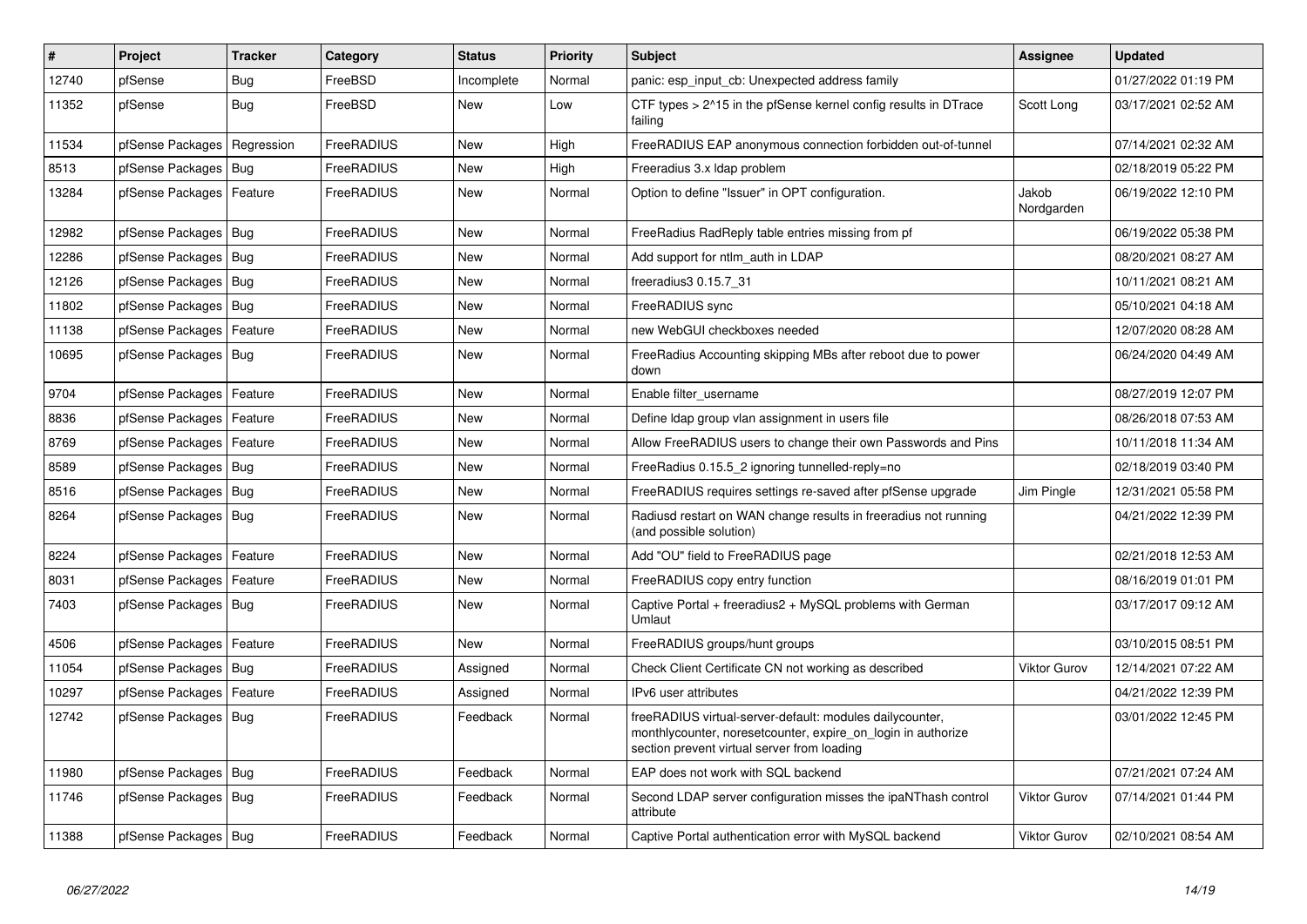| #     | Project                    | <b>Tracker</b> | Category          | <b>Status</b>                 | <b>Priority</b> | <b>Subject</b>                                                                                                                                              | <b>Assignee</b>     | <b>Updated</b>      |
|-------|----------------------------|----------------|-------------------|-------------------------------|-----------------|-------------------------------------------------------------------------------------------------------------------------------------------------------------|---------------------|---------------------|
| 11331 | pfSense Packages   Bug     |                | FreeRADIUS        | Feedback                      | Normal          | FreeRADIUS latest package upgrade broke Plain Mac<br>Authentication                                                                                         | <b>Viktor Gurov</b> | 01/30/2021 10:08 AM |
| 10908 | pfSense Packages   Feature |                | FreeRADIUS        | Feedback                      | Normal          | FreeRADIUS server certificate not using full CA chain                                                                                                       | <b>Viktor Gurov</b> | 04/22/2022 02:19 AM |
| 10871 | pfSense Packages   Feature |                | FreeRADIUS        | Feedback                      | Normal          | Extra time period counters for SQL backend                                                                                                                  | <b>Viktor Gurov</b> | 04/22/2022 02:19 AM |
| 8251  | pfSense Packages   Bug     |                | FreeRADIUS        | Feedback                      | Normal          | Captiveportal + FreeRadius "Last activity" resets to Session start                                                                                          |                     | 08/13/2019 11:10 AM |
| 11026 | pfSense Packages   Feature |                | FreeRADIUS        | <b>New</b>                    | Low             | Feedback on Packages - FreeRADIUS package                                                                                                                   |                     | 11/02/2020 07:21 AM |
| 10377 | pfSense Packages   Feature |                | <b>FreeRADIUS</b> | New                           | Very Low        | Allow usage of TOTP (Google-Authenticator) without PIN                                                                                                      |                     | 03/30/2020 11:43 AM |
| 8161  | pfSense Packages   Feature |                | FreeRADIUS        | New                           | Very Low        | Add virtual server support to FreeRadius                                                                                                                    |                     | 12/05/2017 01:57 PM |
| 7608  | pfSense Packages   Feature |                | FreeRADIUS        | New                           | Very Low        | Captive Portal amount of traffic Account + Free Radius+Mysql                                                                                                |                     | 05/28/2017 09:08 AM |
| 11158 | pfSense Packages   Bug     |                | <b>FRR</b>        | New                           | High            | <b>FRR Prefix Lists</b>                                                                                                                                     |                     | 12/30/2020 04:55 PM |
| 11936 | pfSense Packages   Bug     |                | <b>FRR</b>        | Incomplete                    | High            | FRR does not connect BGP when using password                                                                                                                |                     | 05/19/2021 08:12 AM |
| 12889 | pfSense Packages   Feature |                | <b>FRR</b>        | New                           | Normal          | FRR GUI add set ipv6 next-hop global                                                                                                                        |                     | 03/02/2022 06:10 AM |
| 12751 | pfSense Packages   Bug     |                | <b>FRR</b>        | <b>New</b>                    | Normal          | Improve FRR route restoration after gateway events                                                                                                          |                     | 02/06/2022 11:07 PM |
| 12084 | pfSense Packages   Bug     |                | <b>FRR</b>        | New                           | Normal          | libfrr.so.0 error on SG-1100                                                                                                                                |                     | 06/26/2021 08:22 AM |
| 11963 | pfSense Packages   Feature |                | <b>FRR</b>        | New                           | Normal          | Dynamically change OSPF interface costs on selected interfaces on<br>CARP event                                                                             |                     | 05/26/2021 04:13 AM |
| 11841 | pfSense Packages   Bug     |                | <b>FRR</b>        | <b>New</b>                    | Normal          | FRR access lists default bahavior changed to permit by default                                                                                              |                     | 04/22/2021 09:52 AM |
| 11835 | pfSense Packages   Bug     |                | <b>FRR</b>        | New                           | Normal          | FRR OSPF redistributed connected routes disappearing                                                                                                        |                     | 04/22/2021 07:11 AM |
| 11823 | pfSense Packages   Feature |                | FRR               | <b>New</b>                    | Normal          | Route handling enhancements                                                                                                                                 |                     | 04/19/2021 06:23 PM |
| 11703 | pfSense Packages   Feature |                | <b>FRR</b>        | New                           | Normal          | add Krill and Routinator support BGP RPKI                                                                                                                   |                     | 03/18/2021 07:47 PM |
| 10935 | pfSense Packages   Bug     |                | FRR               | <b>New</b>                    | Normal          | FRR 0.6.7-6 - BGPD service recycled IPv6 without Route Map                                                                                                  |                     | 12/30/2020 05:00 PM |
| 10653 | pfSense Packages   Feature |                | <b>FRR</b>        | New                           | Normal          | Allow to download frr status                                                                                                                                | Jim Pingle          | 06/11/2020 01:21 AM |
| 10516 | pfSense Packages   Bug     |                | <b>FRR</b>        | <b>New</b>                    | Normal          | FRR Access list                                                                                                                                             |                     | 12/06/2020 11:02 PM |
| 10503 | pfSense Packages   Bug     |                | <b>FRR</b>        | New                           | Normal          | Flapping any GW in multi-WAN influences restating all IPsec tunnels<br>in FRR which leads to dropping all IPsec VTI static routes and<br>related BGP issues |                     | 05/08/2020 07:51 PM |
| 10294 | pfSense Packages   Bug     |                | <b>FRR</b>        | <b>New</b>                    | Normal          | FRR Route Counts Incorrect on Status Page                                                                                                                   | Jim Pingle          | 02/26/2020 11:08 AM |
| 9545  | pfSense Packages   Feature |                | <b>FRR</b>        | New                           | Normal          | Enable MULTIPATH in FRR                                                                                                                                     | Jim Pingle          | 09/18/2020 12:52 PM |
| 11836 | pfSense Packages   Bug     |                | <b>FRR</b>        | Assigned                      | Normal          | FRR ACCEPTFILTER unstable                                                                                                                                   | <b>Viktor Gurov</b> | 02/14/2022 07:20 AM |
| 12965 | pfSense Packages   Bug     |                | <b>FRR</b>        | <b>Pull Request</b><br>Review | Normal          | FRR BFD peer configuration is handled incorrectly in some cases                                                                                             | Viktor Gurov        | 03/22/2022 08:04 AM |
| 11377 | pfSense Packages   Bug     |                | <b>FRR</b>        | <b>Pull Request</b><br>Review | Normal          | FRR deinstall                                                                                                                                               |                     | 03/10/2021 08:21 AM |
| 11206 | pfSense Packages   Feature |                | <b>FRR</b>        | <b>Pull Request</b><br>Review | Normal          | <b>FRR 7.5</b>                                                                                                                                              | Jim Pingle          | 01/08/2021 12:47 PM |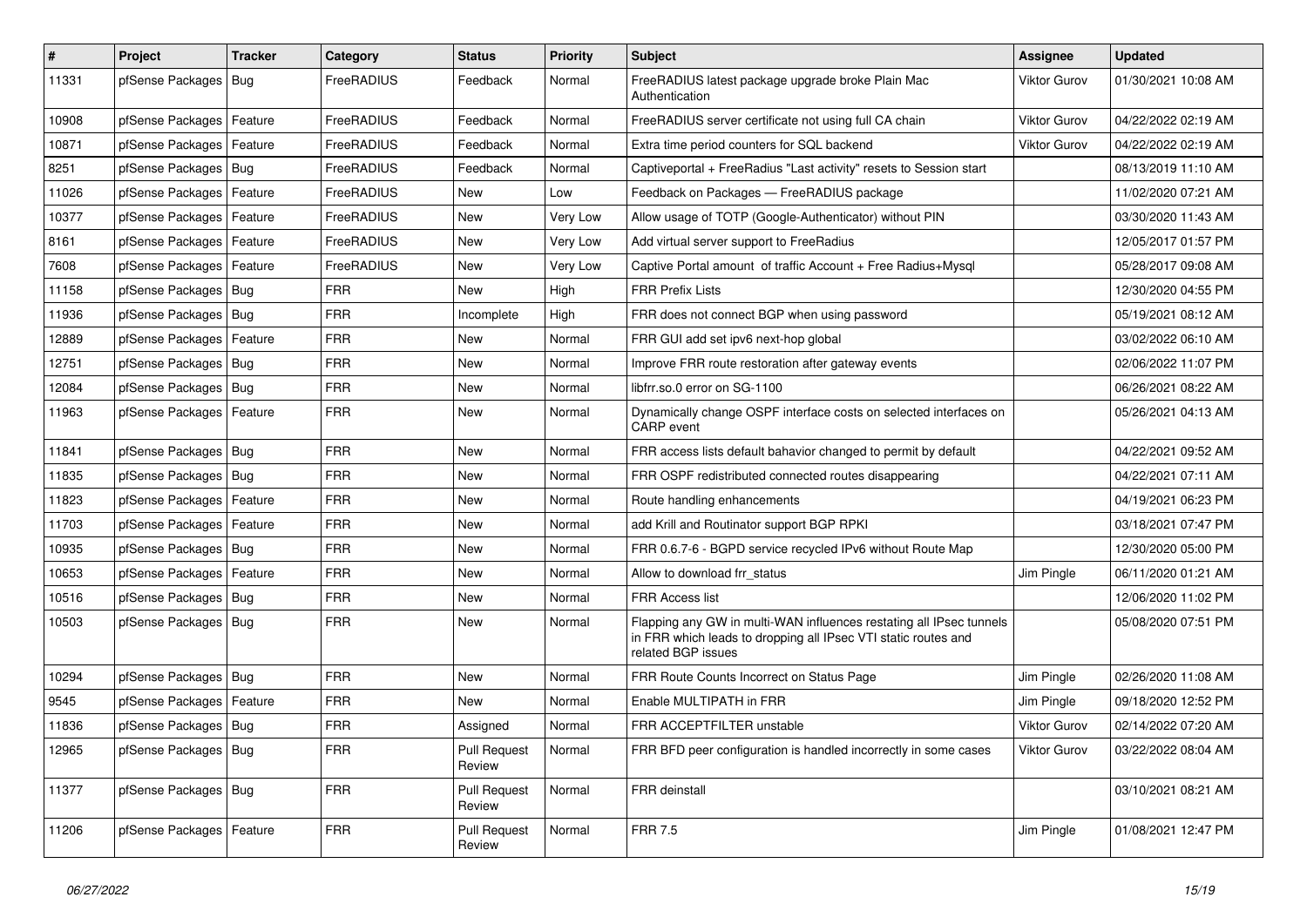| $\pmb{\sharp}$ | Project                    | <b>Tracker</b> | Category                  | <b>Status</b>                 | <b>Priority</b> | Subject                                                                         | Assignee              | <b>Updated</b>      |
|----------------|----------------------------|----------------|---------------------------|-------------------------------|-----------------|---------------------------------------------------------------------------------|-----------------------|---------------------|
| 12951          | pfSense Packages           | Bug            | <b>FRR</b>                | Feedback                      | Normal          | FRR cannot remove IPv6 routes                                                   |                       | 03/22/2022 09:24 PM |
| 12653          | pfSense Packages           | Regression     | <b>FRR</b>                | Feedback                      | Normal          | RIP related startup error                                                       | <b>Viktor Gurov</b>   | 12/30/2021 08:37 AM |
| 12167          | pfSense Packages   Bug     |                | <b>FRR</b>                | Feedback                      | Normal          | BGP TCP setkey not set if neighbor is in peer group                             | Viktor Gurov          | 09/16/2021 09:38 AM |
| 11961          | pfSense Packages   Bug     |                | <b>FRR</b>                | Feedback                      | Normal          | FRR OSPF add unwanted area 0 authentication to router ospf                      | <b>Viktor Gurov</b>   | 09/16/2021 10:25 PM |
| 11847          | pfSense Packages           | Bug            | <b>FRR</b>                | Feedback                      | Normal          | Filters not applied to PEER Groups                                              | Viktor Gurov          | 07/30/2021 07:45 PM |
| 11693          | pfSense Packages   Bug     |                | <b>FRR</b>                | Feedback                      | Normal          | IPv6 static routing fails                                                       | <b>Viktor Gurov</b>   | 04/26/2022 08:50 AM |
| 11681          | pfSense Packages   Bug     |                | <b>FRR</b>                | Feedback                      | Normal          | FRR generates invalid BFD configuration after removing interfaces               | Viktor Gurov          | 07/14/2021 04:40 PM |
| 11477          | pfSense Packages           | Bug            | <b>FRR</b>                | Feedback                      | Normal          | FRR does not recognize some BFD options                                         | <b>Viktor Gurov</b>   | 02/26/2021 10:52 PM |
| 11404          | pfSense Packages   Bug     |                | <b>FRR</b>                | Feedback                      | Normal          | Incorrect prefix/access lists migration on update                               | <b>Viktor Gurov</b>   | 02/18/2021 09:49 AM |
| 11345          | pfSense Packages           | Bug            | <b>FRR</b>                | Feedback                      | Normal          | FRR-OSPF - No "prefix-list" possible                                            | Jim Pingle            | 02/04/2021 11:03 PM |
| 11301          | pfSense Packages           | Feature        | <b>FRR</b>                | Feedback                      | Normal          | Switch FRR to use default rc file as a service control base                     | Jim Pingle            | 01/28/2021 09:35 AM |
| 11130          | pfSense Packages   Feature |                | <b>FRR</b>                | Feedback                      | Normal          | FRR RIP support                                                                 | Jim Pingle            | 12/31/2021 04:19 PM |
| 10789          | pfSense Packages           | Feature        | <b>FRR</b>                | Feedback                      | Normal          | FRR integrated configuration and hitless reloads                                | Jim Pingle            | 01/20/2021 11:16 PM |
| 6651           | pfSense Packages           | Feature        | <b>FRR</b>                | Feedback                      | Normal          | Loopback interfaces                                                             | Christian<br>McDonald | 12/25/2021 02:42 PM |
| 11837          | pfSense Packages   Feature |                | <b>FRR</b>                | <b>New</b>                    | Low             | Increase field length of FRR Networks in Access Lists and Prefix<br>Lists       |                       | 04/22/2021 07:10 AM |
| 11650          | pfSense Packages   Bug     |                | <b>FRR</b>                | <b>New</b>                    | Very Low        | FRR configuration broken on restore of manually edited FRR config<br>sections   |                       | 03/10/2021 08:50 AM |
| 10358          | pfSense Packages   Feature |                | <b>FRR</b>                | <b>New</b>                    | Very Low        | <b>Stage FRR Configuration Changes</b>                                          |                       | 03/19/2020 06:48 AM |
| 9141           | pfSense Packages           | Feature        | <b>FRR</b>                | <b>New</b>                    | Very Low        | FRR xmlrpc                                                                      | Jim Pingle            | 11/26/2018 07:49 AM |
| 13242          | pfSense                    | Feature        | Gateway Monitoring        | New                           | Normal          | Enhancements to static route creation/deletion for dpinger monitor<br>IPs       |                       | 06/03/2022 11:20 AM |
| 13076          | pfSense                    | Bug            | Gateway Monitoring        | <b>New</b>                    | Normal          | Marking a gateway as down does not affect IPsec entries using<br>gateway groups |                       | 06/03/2022 10:32 AM |
| 12811          | pfSense                    | Bug            | Gateway Monitoring        | <b>New</b>                    | Normal          | Services are not restarted when PPP interfaces connect                          | Jim Pingle            | 05/31/2022 05:34 PM |
| 7671           | pfSense                    | Feature        | <b>Gateway Monitoring</b> | New                           | Normal          | Gateway Monitoring Via Custom Script or Telnet.                                 |                       | 09/18/2020 02:59 PM |
| 6333           | pfSense                    | Bug            | Gateway Monitoring        | Confirmed                     | Normal          | Bootup starts/restarts dpinger multiple times                                   | Luiz Souza            | 11/16/2020 01:11 PM |
| 3132           | pfSense                    | <b>Bug</b>     | Gateway Monitoring        | In Progress                   | Normal          | Gateway events for IPv6 affect IPv4 services and vice versa                     | Viktor Gurov          | 05/10/2022 03:10 PM |
| 13295          | pfSense                    | Bug            | Gateway Monitoring        | <b>Pull Request</b><br>Review | Normal          | Incorrect function parameters for "get_dpinger_status()" call in<br>`gwlb.inc`` |                       | 06/24/2022 07:25 AM |
| 12920          | pfSense                    | Bug            | <b>Gateway Monitoring</b> | <b>Pull Request</b><br>Review | Normal          | Gateway behavior differs when the gateway does not exist in<br>config.xml       | Viktor Gurov          | 06/12/2022 01:27 PM |
| 11960          | pfSense                    | <b>Bug</b>     | <b>Gateway Monitoring</b> | Feedback                      | Normal          | Gateway Monitoring Traffic Goes Out Default Gateway                             |                       | 12/20/2021 05:43 AM |
| 8192           | pfSense                    | <b>Bug</b>     | Gateway Monitoring        | New                           | Low             | dpinger - Change in ISP link-local IPv6 address drops connectivity              | Luiz Souza            | 11/05/2020 07:31 AM |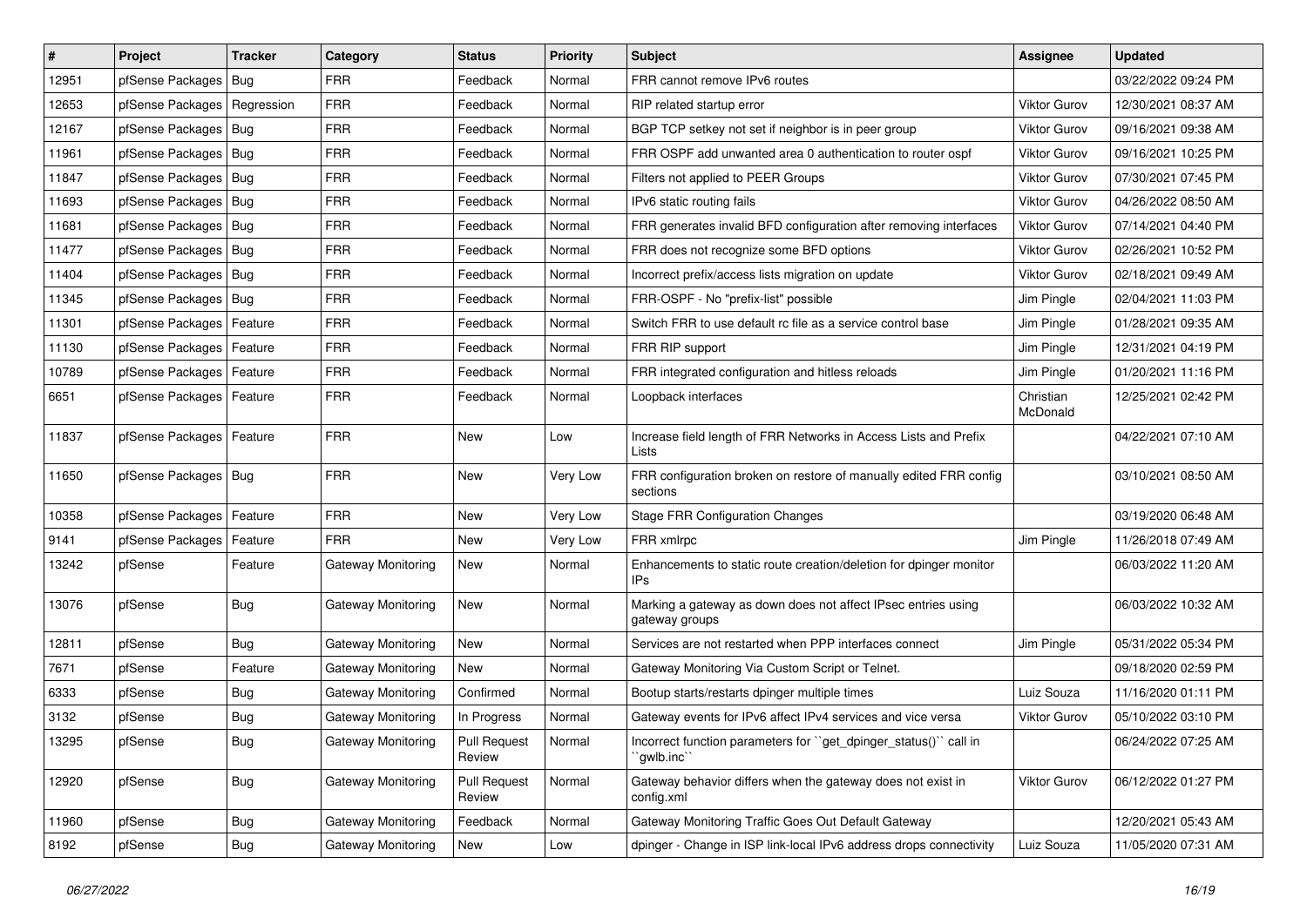| ∦     | Project                 | <b>Tracker</b>     | Category                  | <b>Status</b>                 | <b>Priority</b> | Subject                                                                                                                                        | Assignee            | <b>Updated</b>      |
|-------|-------------------------|--------------------|---------------------------|-------------------------------|-----------------|------------------------------------------------------------------------------------------------------------------------------------------------|---------------------|---------------------|
| 3859  | pfSense                 | Feature            | <b>Gateway Monitoring</b> | New                           | Low             | Make it possible to set the source IP address for gateway monitoring                                                                           |                     | 11/06/2016 10:12 PM |
| 12632 | pfSense                 | Bug                | Gateways                  | New                           | High            | Assigning a /30 WAN IP address at the console does not save the<br>gateway correctly                                                           |                     | 05/17/2022 02:28 PM |
| 12942 | pfSense                 | Bug                | Gateways                  | New                           | Normal          | Code to kill states for old gateway when reconnecting an interface is<br>incorrect                                                             | Jim Pingle          | 03/22/2022 01:25 PM |
| 12857 | pfSense                 | Bug                | Gateways                  | New                           | Normal          | Firewall gateway goes away when making changes to Bridge0<br>device                                                                            |                     | 02/27/2022 11:20 AM |
| 12764 | pfSense                 | Bug                | Gateways                  | New                           | Normal          | VTI gateway status is pending after assigning the VTI interface                                                                                |                     | 02/07/2022 05:41 AM |
| 12077 | pfSense                 | Feature            | Gateways                  | New                           | Normal          | Allow stick-connections per gateway group                                                                                                      |                     | 06/24/2021 08:45 AM |
| 10875 | pfSense                 | <b>Bug</b>         | Gateways                  | New                           | Normal          | PPP periodic reset does not fully restore gateway group round-robin<br>functionality                                                           | Luiz Souza          | 11/05/2020 07:44 AM |
| 9650  | pfSense                 | <b>Bug</b>         | Gateways                  | New                           | Normal          | IPv6 connection drops (ir-)regular on Kabelvodafone (German cable<br>ISP)                                                                      |                     | 07/27/2019 07:14 AM |
| 8343  | pfSense                 | Bug                | Gateways                  | New                           | Normal          | Gateway Routes (Default Routes) not removed in Kernel when<br>removed from GUI                                                                 |                     | 05/14/2020 01:22 AM |
| 11570 | pfSense                 | Regression         | Gateways                  | <b>Pull Request</b><br>Review | Normal          | Gateway monitoring services is not always restarted on interface<br>events, which may prevent a WAN from recovering back to an online<br>state | Viktor Gurov        | 06/22/2022 09:04 PM |
| 13294 | pfSense                 | Feature            | Gateways                  | New                           | Low             | Change gateway name                                                                                                                            |                     | 06/22/2022 06:07 PM |
| 11213 | pfSense                 | Feature            | Gateways                  | New                           | Low             | Option to mark gateway as down directly from Table                                                                                             |                     | 01/03/2021 07:09 AM |
| 8846  | pfSense                 | <b>Bug</b>         | Gateways                  | New                           | Low             | Misleading gateway error message adding/editing static routes using<br>a disabled interface                                                    |                     | 08/21/2019 11:29 AM |
| 8743  | pfSense                 | Todo               | Gateways                  | New                           | Low             | Gateway Groups page should list gateways in tier order                                                                                         |                     | 08/14/2019 12:16 PM |
| 12570 | pfSense Docs            | Correction         | General                   | New                           | Normal          | Active appliance list missing 6100                                                                                                             |                     | 12/06/2021 11:41 AM |
| 10821 | pfSense Docs            | Correction         | General                   | <b>New</b>                    | Normal          | Use neutral language alternatives                                                                                                              | Jim Pingle          | 09/23/2020 10:43 AM |
| 9370  | pfSense Docs            | Correction         | General                   | In Progress                   | Normal          | Update old screenshots                                                                                                                         | Jim Pingle          | 12/03/2021 09:55 AM |
| 12214 | pfSense Docs            | Todo               | General                   | New                           | Low             | Connect to WebGui.                                                                                                                             |                     | 08/05/2021 04:39 AM |
| 12805 | pfSense Docs            | New Content        | General                   | New                           | Very Low        | Add documentation about what triggers a notfication                                                                                            |                     | 02/15/2022 05:10 PM |
| 12804 | pfSense Docs            | <b>New Content</b> | General                   | New                           | Very Low        | Create Slack documentation                                                                                                                     |                     | 02/15/2022 04:59 PM |
| 8438  | pfSense Packages        | Bug                | haproxy                   | New                           | High            | haproxy: can't use ACL for cert with http-response actions                                                                                     |                     | 05/24/2018 01:12 PM |
| 12354 | pfSense Packages   Todo |                    | haproxy                   | Feedback                      | High            | Update haproxy-devel to mitigate CVE-2021-40346                                                                                                | <b>Viktor Gurov</b> | 05/12/2022 08:50 AM |
| 11135 | pfSense Packages   Bug  |                    | haproxy                   | Feedback                      | High            | HAproxy OCSP reponse crontab bug                                                                                                               | Viktor Gurov        | 09/10/2021 11:51 AM |
| 12465 | pfSense Packages        | Feature            | haproxy                   | New                           | Normal          | Add forwardfor advanced usecases                                                                                                               |                     | 10/16/2021 07:35 PM |
| 12427 | pfSense Packages   Todo |                    | haproxy                   | New                           | Normal          | ha-proxy: action order in the GUI is not keeped in the resulting<br>ha-proxy configuration                                                     |                     | 10/06/2021 07:02 AM |
| 11036 | pfSense Packages   Bug  |                    | haproxy                   | New                           | Normal          | <b>HAproxy ACL</b>                                                                                                                             |                     | 02/11/2022 11:27 AM |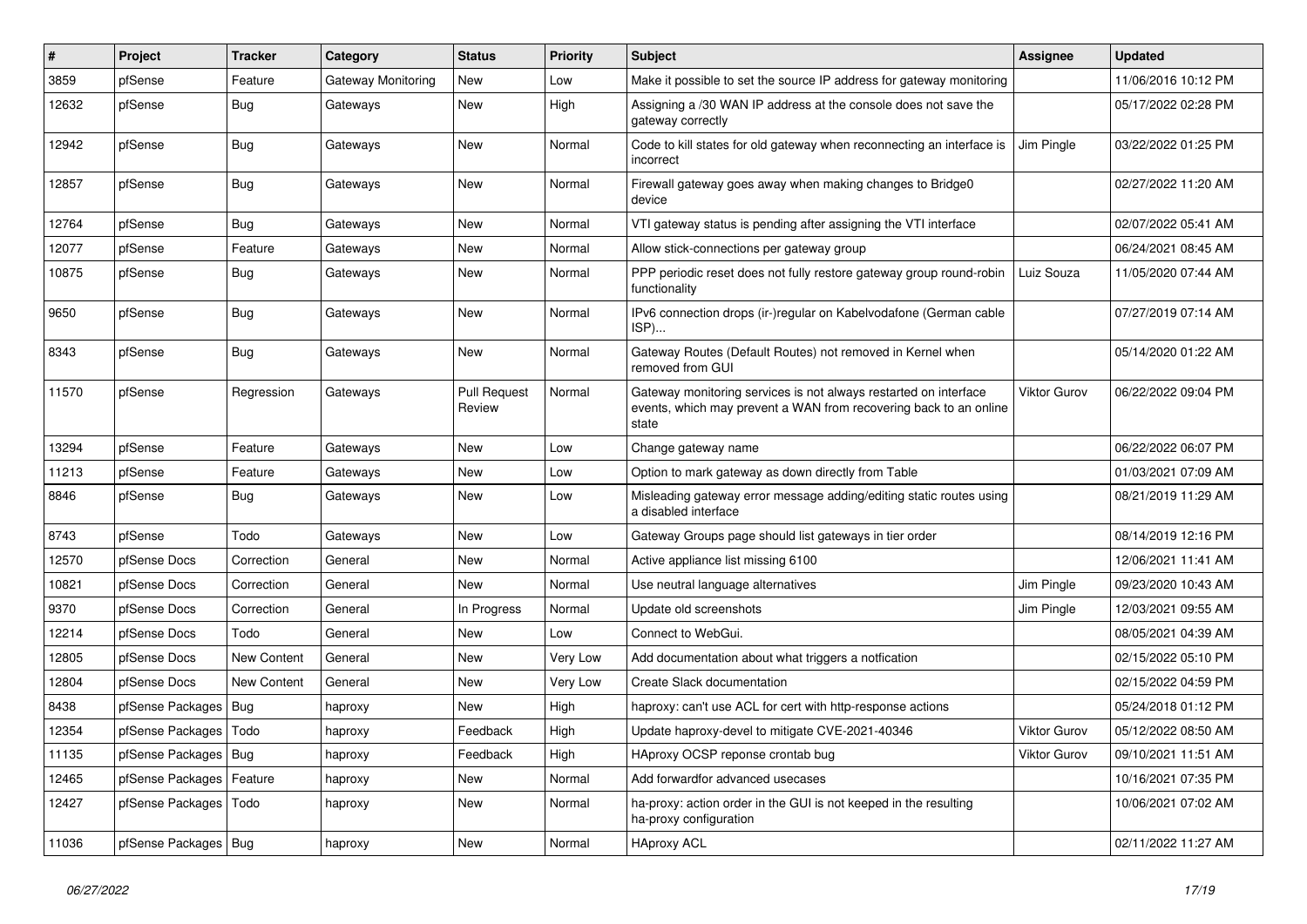| $\vert$ # | Project                | <b>Tracker</b> | Category | <b>Status</b> | <b>Priority</b> | Subject                                                                                             | Assignee            | <b>Updated</b>      |
|-----------|------------------------|----------------|----------|---------------|-----------------|-----------------------------------------------------------------------------------------------------|---------------------|---------------------|
| 9599      | pfSense Packages       | Feature        | haproxy  | New           | Normal          | Support for "peers" in HAproxy                                                                      |                     | 06/25/2019 01:47 AM |
| 9500      | pfSense Packages       | Bug            | haproxy  | New           | Normal          | HAproxy does not delete non-applicable action config                                                |                     | 01/18/2022 06:28 AM |
| 9261      | pfSense Packages       | Bug            | haproxy  | New           | Normal          | haproxy GUI failure                                                                                 |                     | 01/08/2019 12:41 PM |
| 9077      | pfSense Packages       | Feature        | haproxy  | New           | Normal          | haproxy UI: Add seperator lines                                                                     |                     | 10/29/2018 06:06 AM |
| 8982      | pfSense Packages       | Feature        | haproxy  | New           | Normal          | HAproxy ACL support for map in configuration UI                                                     |                     | 06/25/2019 01:49 AM |
| 8902      | pfSense Packages       | Bug            | haproxy  | New           | Normal          | HAproxy package not use custom DNS for lookup on apply new<br>config                                |                     | 09/16/2018 08:16 AM |
| 8869      | pfSense Packages       | Feature        | haproxy  | New           | Normal          | HAproxy should use RFC 7919 DH parameter files                                                      |                     | 10/17/2018 10:46 AM |
| 8232      | pfSense Packages       | Feature        | haproxy  | New           | Normal          | different ssl options based on the sni name                                                         |                     | 01/30/2019 10:36 AM |
| 8213      | pfSense Packages       | Bug            | haproxy  | New           | Normal          | acl src file not populated from alias                                                               |                     | 12/21/2017 02:02 PM |
| 8121      | pfSense Packages       | Feature        | haproxy  | New           | Normal          | haproxy, allow to generate backends even they don't seem to be<br>used                              |                     | 11/23/2017 04:04 AM |
| 7686      | pfSense Packages       | Feature        | haproxy  | New           | Normal          | Add option in HAProxy to configure SSL defaults based on the<br>Mozilla SSL Configuration Generator |                     | 08/16/2019 01:09 PM |
| 7462      | pfSense Packages       | Bug            | haproxy  | New           | Normal          | HAproxy not rebinding properly after WAN DHCP IP change                                             |                     | 01/11/2018 09:15 AM |
| 6861      | pfSense Packages       | Bug            | haproxy  | New           | Normal          | Ha-Proxy duplicated backend used in place of original backend                                       |                     | 02/18/2019 05:30 PM |
| 6784      | pfSense Packages   Bug |                | haproxy  | New           | Normal          | HAProxy version .48 will not use URL Table Alias for front end<br>listener                          |                     | 02/18/2019 05:32 PM |
| 13022     | pfSense Packages       | Bug            | haproxy  | Feedback      | Normal          | HAProxy - Sub Frontends ignore Client verification CA certificates                                  |                     | 04/06/2022 12:55 PM |
| 11937     | pfSense Packages       | Bug            | haproxy  | Feedback      | Normal          | HAproxy "Use Client-IP" option breaks Captive Portal                                                | <b>Viktor Gurov</b> | 06/22/2021 08:48 AM |
| 11756     | pfSense Packages       | <b>Bug</b>     | haproxy  | Feedback      | Normal          | HaProxy does not transfer backend states during reload                                              | Viktor Gurov        | 07/14/2021 01:21 PM |
| 11491     | pfSense Packages       | Bug            | haproxy  | Feedback      | Normal          | haproxy-devel v0.62 2 - startup error 'httpchk'                                                     | <b>Viktor Gurov</b> | 06/22/2021 08:46 AM |
| 10936     | pfSense Packages       | Bug            | haproxy  | Feedback      | Normal          | both haproxy/haproxy-devel non-existent option lb-agent-chk                                         |                     | 04/21/2022 12:40 PM |
| 10779     | pfSense Packages       | Feature        | haproxy  | Feedback      | Normal          | HAProxy SSL/TLS Compatibility Mode                                                                  | Viktor Gurov        | 04/22/2022 02:20 AM |
| 10739     | pfSense Packages       | Feature        | haproxy  | Feedback      | Normal          | Update HAproxy-devel package to 2.2 and HAproxy to 2.0                                              | Viktor Gurov        | 10/03/2021 03:53 PM |
| 9335      | pfSense Packages       | <b>Bug</b>     | haproxy  | Feedback      | Normal          | Stored XSS in HAProxy / haproxy_listeners_edit.php                                                  | Jim Pingle          | 02/18/2019 09:35 AM |
| 7039      | pfSense Packages       | Bug            | haproxy  | Feedback      | Normal          | HAProxy backend configuration does not handle intermediate CAs<br>properly                          |                     | 04/21/2022 12:40 PM |
| 9247      | pfSense Packages       | Bug            | haproxy  | New           | Low             | HAProxy multiple server selection on stats pages doesn't work                                       |                     | 01/02/2019 04:44 PM |
| 13098     | pfSense Packages   Bug |                | haproxy  | Feedback      | Low             | HAProxy Virtual IP broken link under Frontend setup                                                 |                     | 04/27/2022 08:35 AM |
| 11000     | pfSense Packages       | Bug            | haproxy  | New           | Very Low        | haproxy deprecated trick suggested                                                                  |                     | 12/23/2020 02:55 PM |
| 9648      | pfSense Packages       | Feature        | haproxy  | New           | Very Low        | Multiple node Sync HAProxy configuration to backup CARP<br>members via XMLRPC.                      |                     | 07/25/2019 10:04 AM |
| 12861     | pfSense Docs           | Correction     | Hardware | New           | Normal          | pfSense hardware tuning guide references obsolete interface loader<br>variable & buffer limits      |                     | 02/23/2022 05:31 PM |